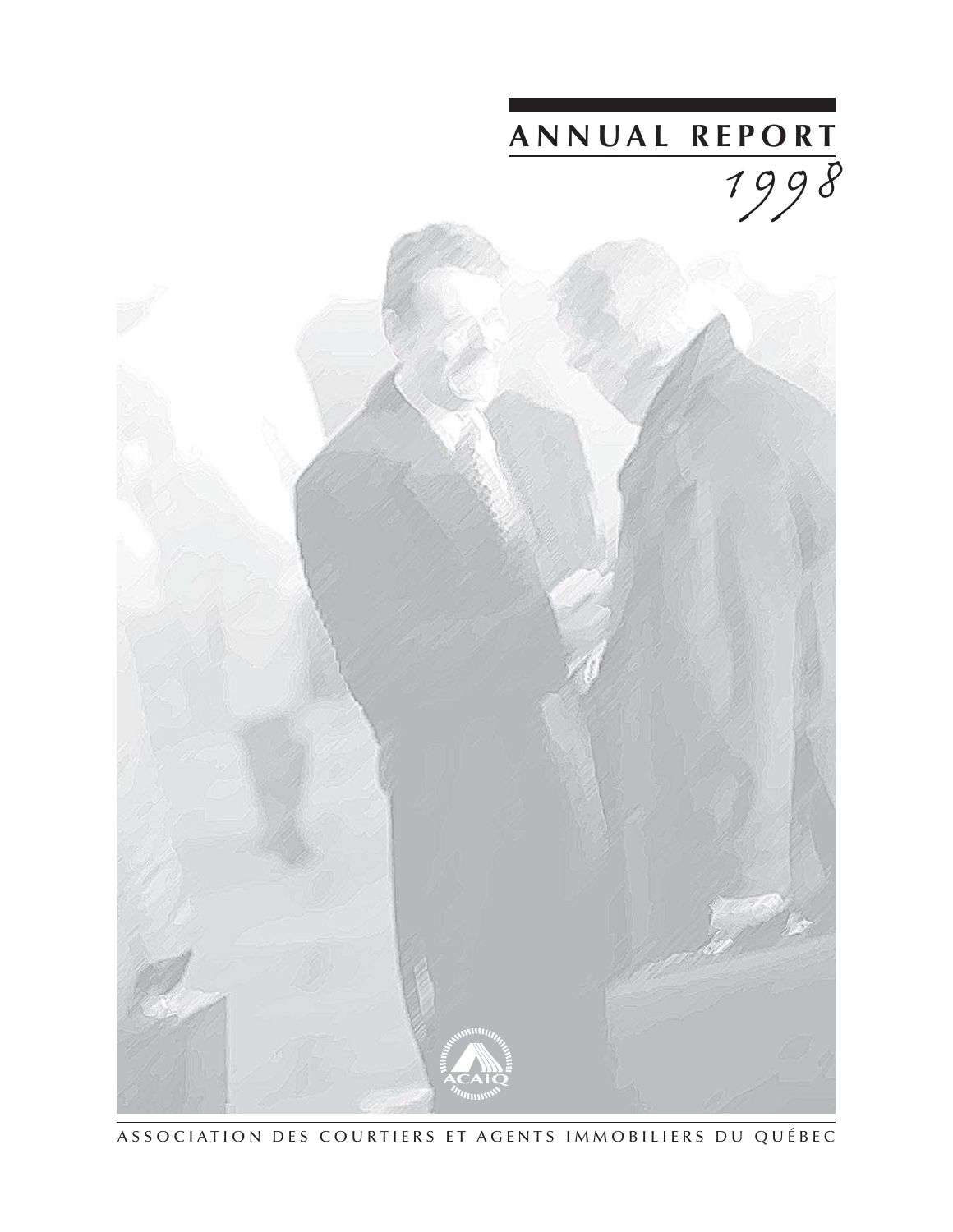| Mr. Jean-Guy Turcotte<br>Inspector General of Financial Institutions<br>Ouébec Government |
|-------------------------------------------------------------------------------------------|
|                                                                                           |
|                                                                                           |
|                                                                                           |
|                                                                                           |
|                                                                                           |
|                                                                                           |
|                                                                                           |
|                                                                                           |
| It is with pleasure that we submit the Annual Report                                      |
| of the Association des courtiers et agents                                                |
| immobiliers du Québec for the fiscal year ended                                           |
| December 31, 1998.                                                                        |
|                                                                                           |
|                                                                                           |
| François Léger, Eng.                                                                      |
|                                                                                           |
| Chartered real estate agent                                                               |
|                                                                                           |

## **Table of contents**

| Chairman                             | 17 |
|--------------------------------------|----|
| Director General                     | 21 |
| Syndic                               | 23 |
| Discipline Commitee                  | 33 |
| Professional Inspection<br>Committee | 37 |
| <b>Treasurer</b>                     | 41 |
| <b>Auditors</b>                      | 43 |

## **Members of the Board of Directors**

AT YEAR-END1998

#### **Elected Chairman**

François Léger

## **Elected Directors**

| Robert Aubin                      | Western Québec |
|-----------------------------------|----------------|
| Serge Brousseau                   | Montréal       |
| Raymond Desbiens                  | Estern Québec  |
| David Farber (Treasurer)          | Montréal       |
| Pierre Paradis                    | <b>Ouébec</b>  |
| Yvon Cousineau                    | Central Ouébec |
| Paul Robert                       | Montréal       |
| Nicholas Stephens (Vice-Chairman) | Montréal       |

## **Directors appointed by the government**

Jean Mathieu

Madeleine Plamondon

## **Secretary appointed by the Board of Directors**

Claude Barsalou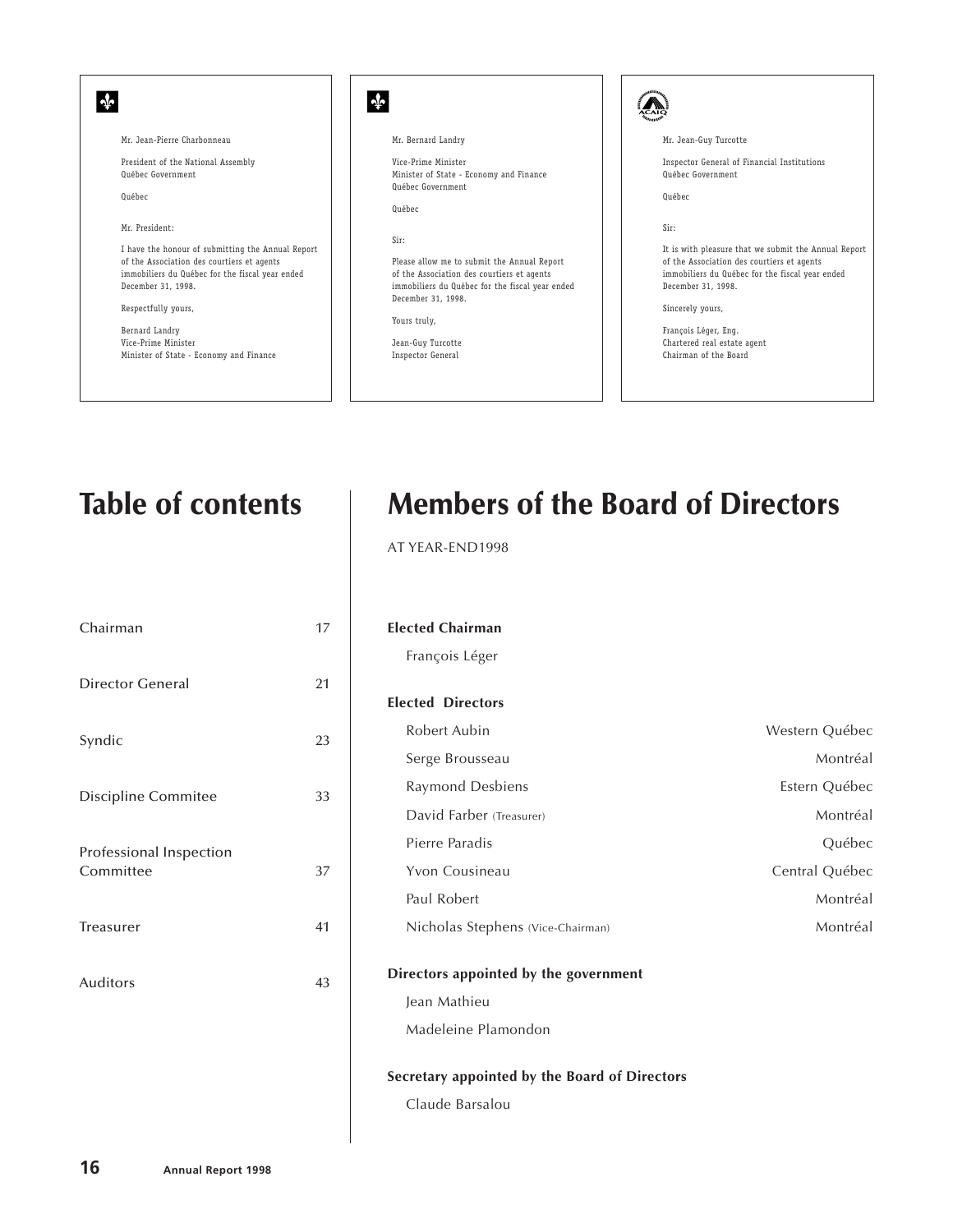

# **Chairman's Report**

**François Léger**, Eng. Chartered Real Estate Agent

*This report is a summary of the main issues which kept the Board of Directors busy this past year.*

> January 15, 1999 marked the fifth anniversary of the Association des courtiers et agents immobiliers du Québec's operations. Five years, the first two of which were mainly spent laying down the Association's structure and explaining its purpose and the nature of its activities to its members. The years that followed enabled us to consolidate our consumer protection mechanisms and to begin a more formal discussion with our members and the public regarding the supervision of the profession and the evolution of real estate brokerage.

## **Initial strategic planning**

A critical reflection on the Association's mission and how to fulfill it began and intensified following the report of the Inspector General of financial institutions in 1997. Over the past year, the Association's management was closely analyzed by members of the Board, management and an outside consultant. This strategic planning exercise enabled us to evaluate the Association's performance, to identify its strengths and weaknesses and to draw up an action plan for coming years. Basically, three strategic goals have been identified, i.e. organizational efficiency, education and identity of the profession. These three goals are detailed in a three-year action plan.

Organizational efficiency involves the improvement of the Association's internal management as much as its relations with its members, the general public and other players such as private or public organizations. Professional training, which has been judged lacking by all, is also one of our priorities. And thirdly, the identity of the profession deals with the whole image issue of the profession and the Association itself.

Before setting these goals, the Board had agreed on a direction for the Association's mission. The mission outlined in section 66 of the Real Estate Brokerage Act lends itself to various interpretations and gives the Association different roles depending on how you look at it. In order to be able to set priorities and identify the means it will use, the Board has drafted the following mission statement :

*The mission of the Association is to monitor and promote the public's interest through appropriate and competent supervision of the profession, fair and equitable rules and consistent and effective training of real estate brokers and agents.*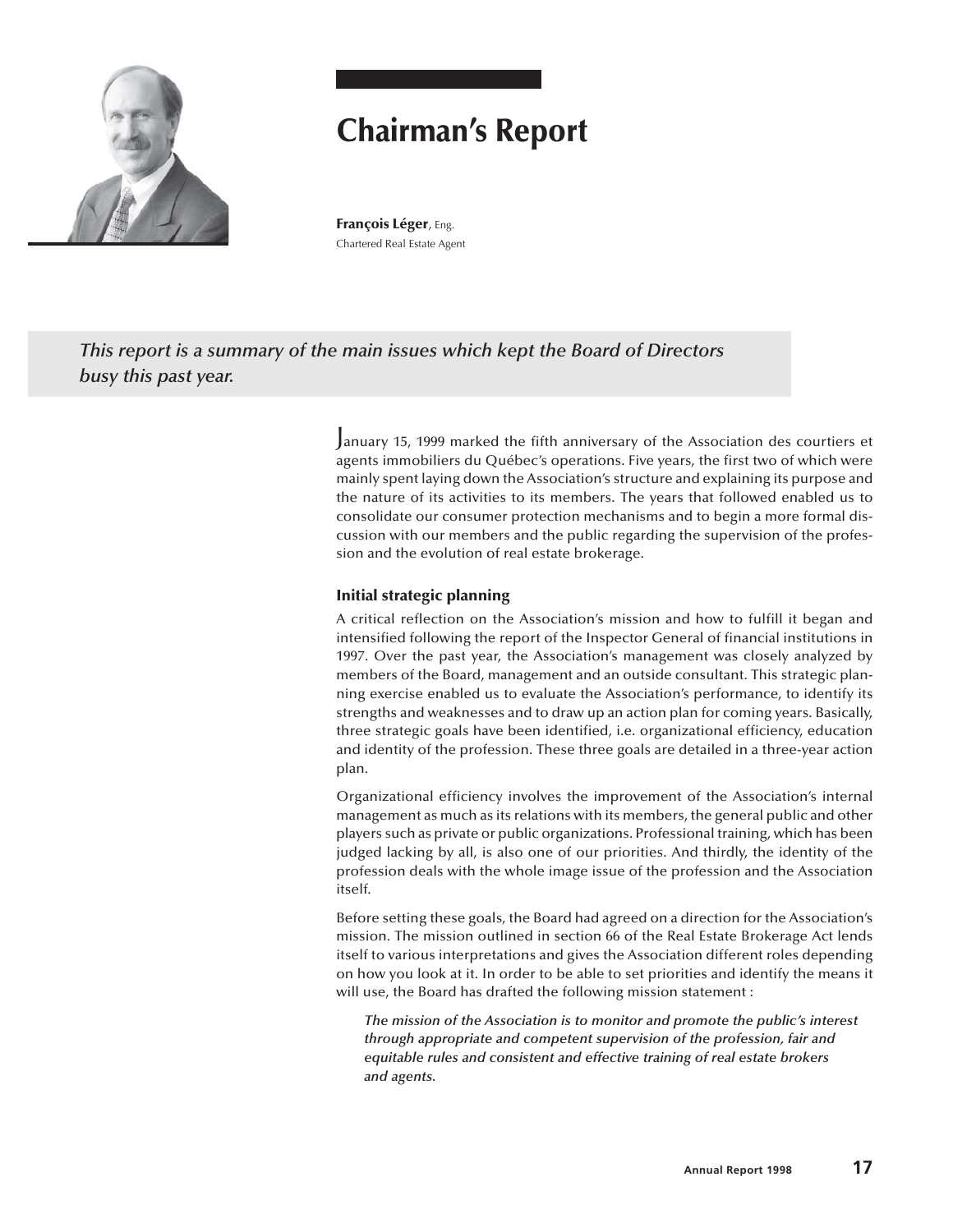The Board also asked what the Association should look like ideally once the restructuring is complete. This was expressed in our "vision":

*As a supervisory and monitoring body, the ACAIQ will help promote with the public the professionalism and competence of real estate brokers and agents in handling real estate transactions in Québec. The ACAIQ will distinguish itself by its organizational efficiency, the quality of its training interventions and its expertise on the evolution of the real estate market.*

The Board has set strategic goals in keeping with the Association's mission, with a view to achieve its vision. These goals include a large number of activities that deal with various issues, their specific objectives as well as the specific deadlines. As one of the individuals responsible for carrying out the strategic plan, the Director General has provided details in his own report.

In the course of the year, the strategic planning exercise had a rapid impact on the Association itself, including its general management. Thus last May the Board terminated the employment contract of its director general. Me Robert Nadeau, manager of Legal Affairs, acted as Interim Director General until he was officially appointed to the position in December 1998.

## **Office des professions**

Last May, we held a referendum on the relevance for the ACAIQ of becoming a professional order. Of the 2,865 valid ballots received, 1,722 were in favour of the Association's affiliation with the Office des professions and 1,143 were opposed, i.e. 60.1% for versus 39.9% against. Consequently, last June the Board of Directors informed the Office des professions of the Association's wish to be recognized as a professional order with exclusive practice. The Board also asked the then Minister in charge of professional laws, Serge Ménard, and to the Minister in charge of the Real Estate Brokerage Act and Deputy Prime Minister Bernard Landry to support this application.

Remember that this referendum was the culmination of a research, exchange and discussion process that extended over two years. It was preceded by the publication of a joint study by the Fédération des chambres immobilières and the ACAIQ and by numerous information sessions held throughout Québec.

## **Five-year revision of the Act**

The work regarding the five-year revision of the Real Estate Brokerage Act also made progress. At the beginning of 1998, the Revision Committee had issued a reflection document and survey asking members about their expectations regarding the profession and the changes they wanted to see made to the law. The Committee also held focus groups with consumers who had used the services of real estate brokerage professionals as well as agent and broker focus groups.

The data collected in the 1,100 or so surveys that were returned to us and during focus groups were compiled. The Committee then prepared a series of recommendations to the Board and suggested that they be submitted to the real estate boards. I personally met with representatives from most real estate boards to present the data. As of the close of the year, we had yet to receive their comments or recommendations. The Board of Directors should adopt its final recommendations in the first few months of 1999 and submit to the Minister in charge.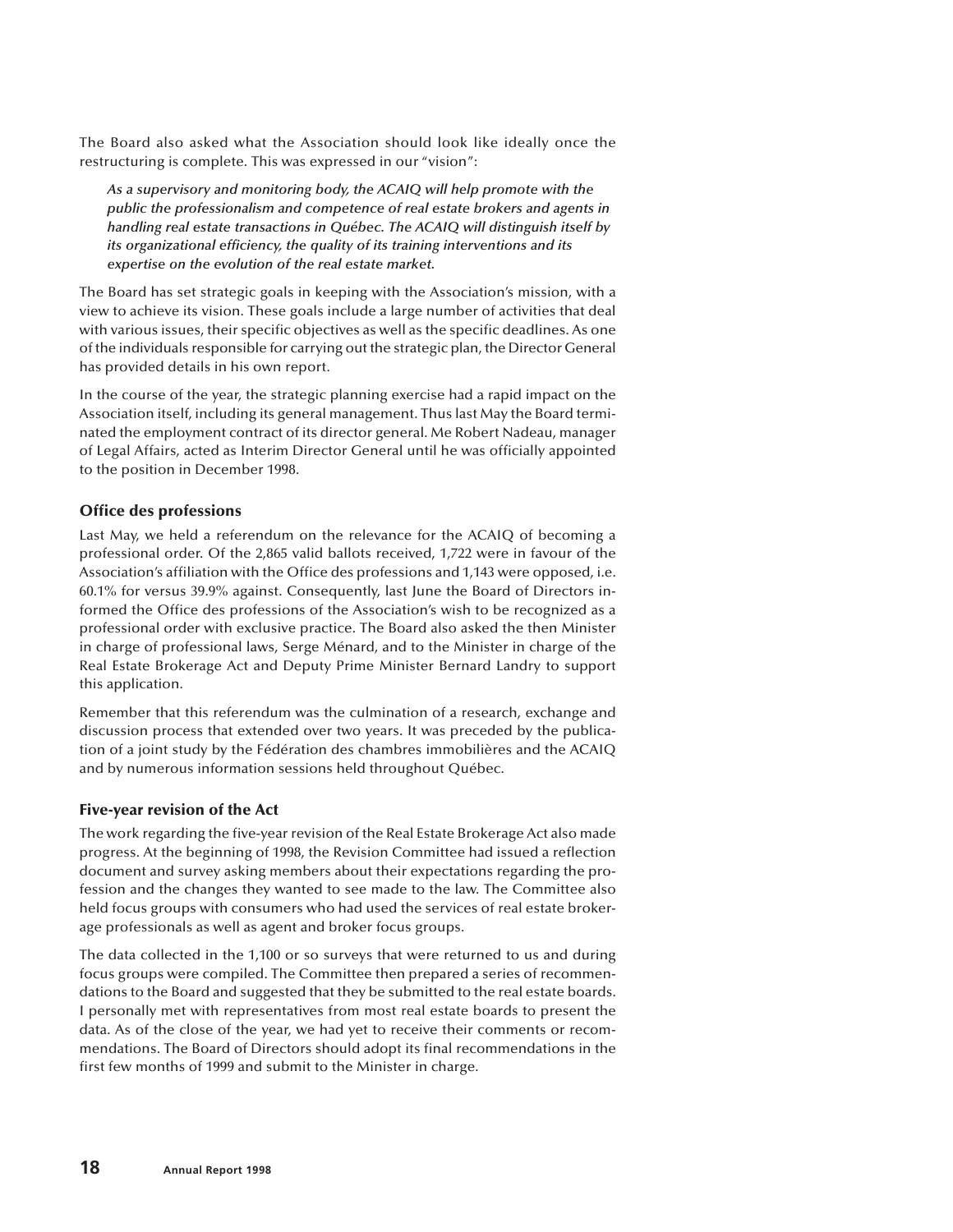#### **Illegal real estate brokerage**

We also took advantage of our meeting with representatives from each real estate board to present a project aimed at setting up regional committees to monitor illegal real estate brokerage activities. As stated in our recommendations, these committees would be made up of real estate boards competent to detect illegal practice cases after receiving special training from the ACAIQ. At no time would these members have to intervene with the alleged violators. They would simply alert the Association, who would send its investigators.

This collaboration between real estate boards and the ACAIQ would allow us to enter into a stronger fight against illegal real estate brokerage. The public would be better protected, our members would recover this lost market share and the image of the profession would be enhanced. The boards have begun to show support for this project, and I sincerely hope all of them will do the same very soon.

#### **Call for tenders for the ACAIQ's future premises**

The lease for the premises currently occupied by the Association will expire in June 2000. We must therefore start looking for a location that can meet the criteria established by the Office Space Committee. To accomplish this and out of a concern for transparency to our members, we have chosen to proceed by call for tenders. The call for tenders document and the specifications are available at the Association's reception desk or on our Web site. The deadline for receipt of the specifications is May 1, 1999 at 4:00 p.m.

#### **Increased public presence**

During the month of September, the Association completed production on three documents designed to inform and advise the general public in the area of real estate brokerage. They are the Buyer Practical Guide and the Seller Practical Guide, as well as a folder.

The practical guides are reference documents that contain a lot of information on the purchase or sale of an immovable through a real estate broker or agent. It covers the main aspects of a real estate transaction from the consumer's point of view. The folder outlines the protection mechanisms which cover consumers who go through a member of the ACAIQ, and briefly describes the Association's functions: Certification, Professional Inspection, Syndic, Discipline Committee, Legal and Ethics Information Service, etc.

To advertise these publications, the Association issued a release which was sent to all brokers and approximately 350 newspapers, of which a large number agreed to publish the information. The success was such that we quickly had to order a reprint of the guides. In addition to being very useful to consumers, the guides gained recognition for the Association. They are a good example of our commitment to the public and our members.

Along the same vein, you may remember that in 1998 we had planned a Quebecwide awareness-building campaign to warn the general public against people who carry out real estate brokerage activities without a certificate and to stress the benefits of dealing with a certified professional. We were unable to hold this campaign during that period. Instead, it will be held in March and April 1999. We will have a larger budget, enabling us to maximize the impact.

This advertising campaign, a first for the ACAIQ, will help us build public awareness of the Association and more importantly, it will encourage consumers to go through a broker or agent.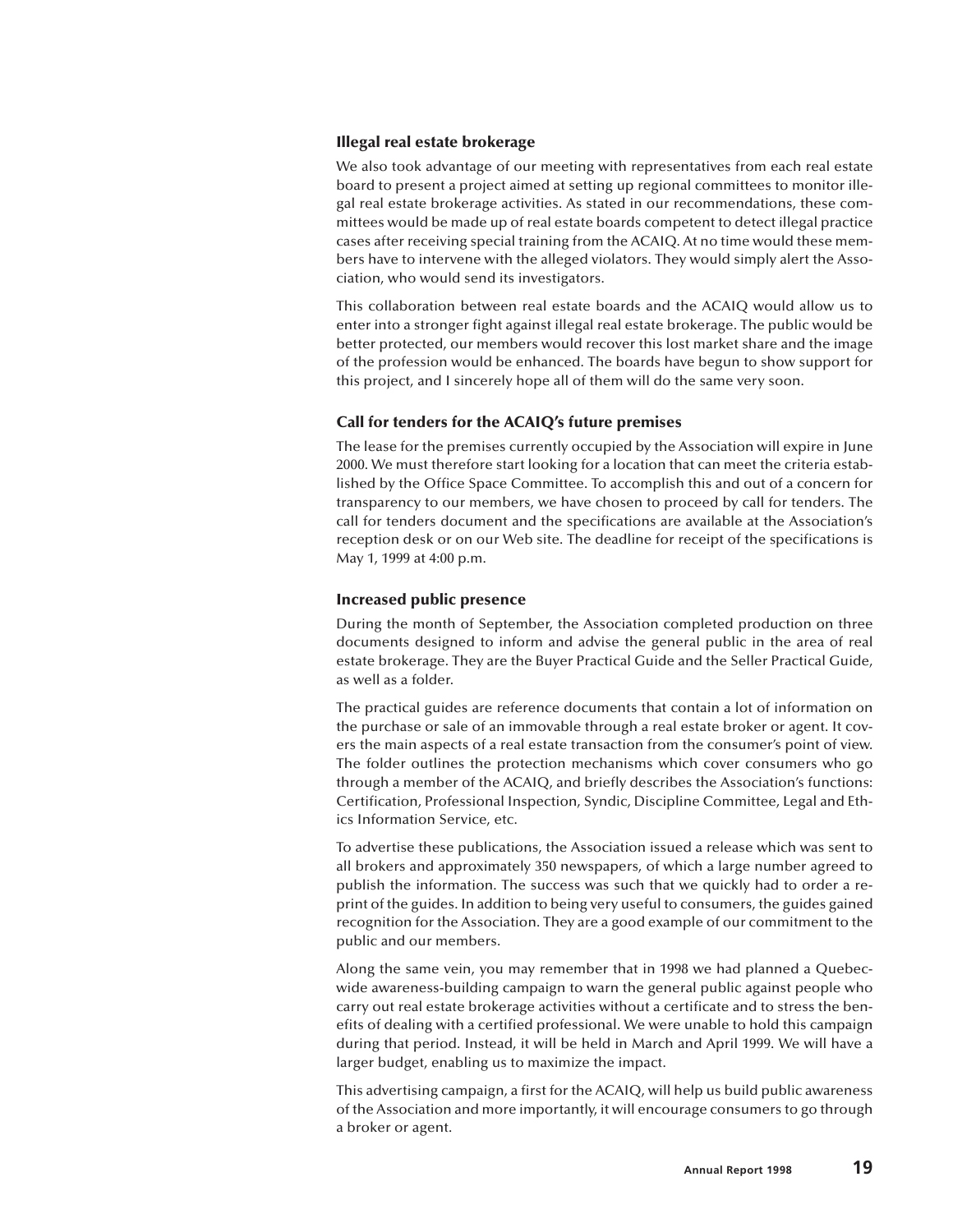#### **Increased presence with brokers and agents**

The Association also greatly increased its presence with the brokers and agents, as evidenced by the activity reports by the Director General, the Professional Inspection Committee and the Syndic. Easily over a hundred meetings with groups of brokers and agents were held in all Québec regions, allowing several thousand members to improve their knowledge and their professional abilities. For the Association, these many information activities are the foundation of what is to be a structured continuing education program as called for in our strategic plan.

## **Board of Directors**

The mandate of some Board members ended last June. Out of the four administrative regions concerned, i.e. Québec City, Eastern Québec, Central Québec and Montréal, only Montréal had to elect representatives by vote. Serge Brousseau and Paul Robert were reelected. Outgoing candidates Pierre Paradis from Québec City and Raymond Desbiens from Eastern Québec were elected by acclamation, as was Yvon Cousineau from Central Québec, the only newcomer to the Board.

The Board held 12 regular meetings and 5 special meetings, which were exclusively devoted to strategic planning. Furthermore, the committee working on the Real Estate Brokerage Contract – Purchase met 3 times, the Financial Committee, 8 times, and the Human Resources Committee and the Office Space Committee, 3 times each.

#### **Financial situation**

Despite non-recurring expenditures related to strategic planning, the Association's financial situation is healthy. I will leave it to the Treasurer to outline it in more detail in his report, but I think it is appropriate to specify that the accumulated surplus of \$600,000 at the end of the period requires some explanation. Almost \$550,000 of this surplus comes from membership dues earmarked for the fight against illegal brokerage; a sum of nearly \$400,000 will soon be subtracted from this amount and invested in the advertising campaign I mentioned earlier. The remainder will be used to offset the anticipated increase in our legal proceedings costs. If we disregard the revenue related to our penal activities and take into account only the revenue from the Association's normal operations, the actual surplus is \$57,979.

#### **In conclusion…**

I would like to thank each of the members of the Board of Directors. This was a transition year for the Association and everyone, by taking part in the important decisions we had to make, showed their commitment to serving the interests of the public and the profession first and foremost, which is the very purpose of the Association. On behalf of the Board of Directors, I would also like to convey my appreciation to all the Association's staff, which has had to live in a constantly changing environment and who readily adopted all the organization's new directions. I am confident that the Association will become the indisputable authority in the field of real estate brokerage in Québec, and that it will be known and recognized by all.

**François Léger** Chairman of the Board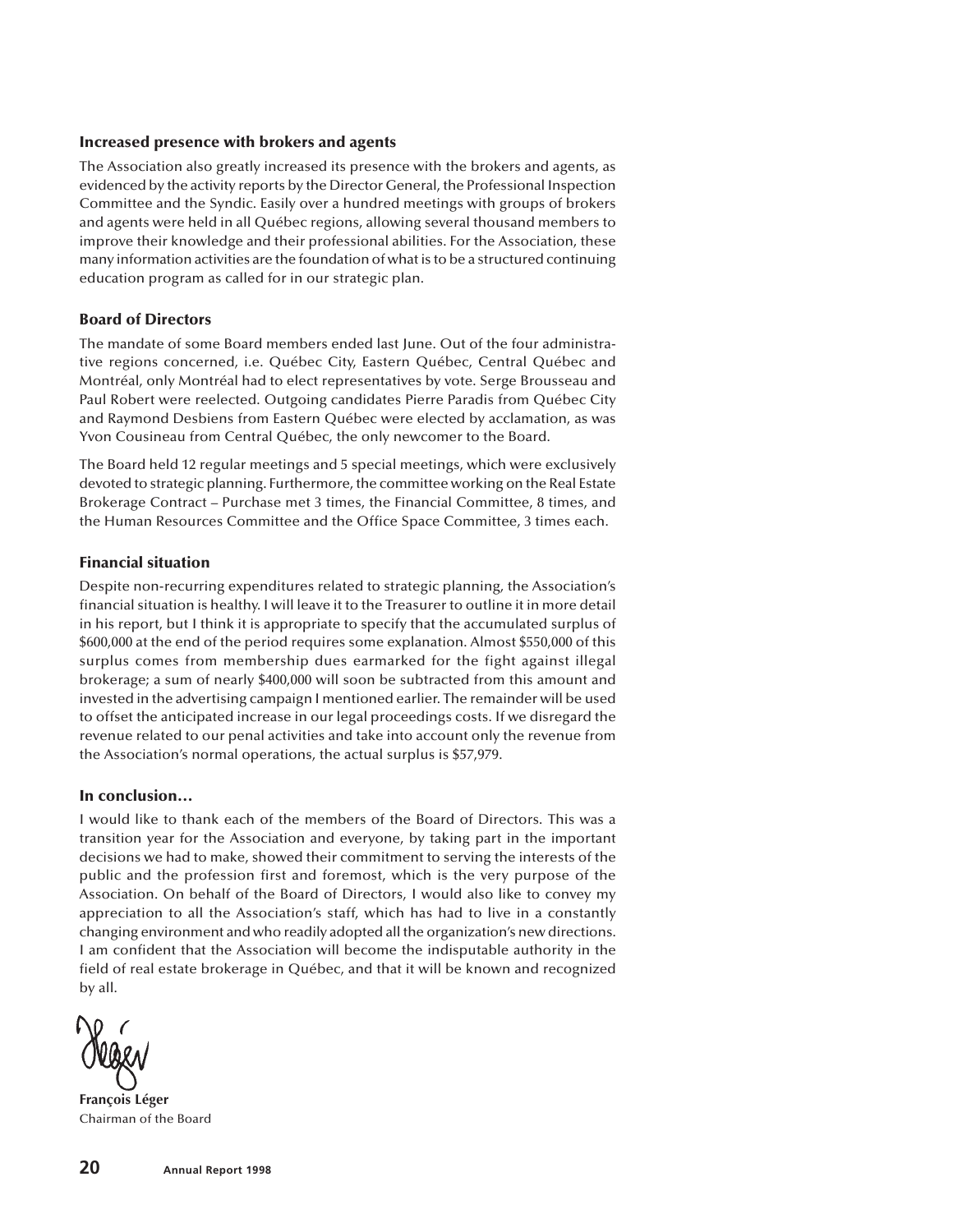

# **Director General's Report**

**Robert Nadeau**, lawyer Director General

 ${\mathcal A}$ s usual, this report presents the highlights of the Association's regular activities in 1998. We also give a prominent place to the strategic planning exercise in which we engaged to review the Association's youthful past and map out future directions.

## **STRATEGIC PLANNING**

Between the Association as it appears today and the Board's vision of what it will be in three years, after implementation of the strategic plan, there are changes to be made in the way we see and do things. Although this is a constant concern in our management, these changes are not necessarily intended to save money, but should lead us to a new order of priorities. They are all contained in the Association's three main strategic objectives: organizational efficiency, education and identity of the profession. These objectives involve interventions on specific issues that I propose to explain in the following lines.

## **Organizational efficiency**

By organizational efficiency, we mean both the efficient management of the Association's business and of its external relations. We want to improve our government relations to become the government's adviser and ally in legislation and regulation of the Québec real estate market. In the short term, we will also initiate a more sustained dialogue with the real estate boards, the Fédération des chambres immobilières du Québec and the Canadian Real Estate Association to normalize our exchanges. We must now define the ties that we will maintain with these bodies.

Internal restructuring geared to the ACAIQ's vision is currently being completed, along with a review of compensation policies. This restructuring has led to a changing of the guard in the General Management and to the adoption of a new organizational chart. Several management positions have been abolished and their functions redistributed among the existing resources. Other positions will eventually be created, particularly in education. I invite you to consult the organizational chart for the details.

We will also redefine the role of the Chairman of the Board, the Directors, the Director General, senior executives, the Finance Committee and the Human Resources Committee. We want to eliminate overlapping responsibilities.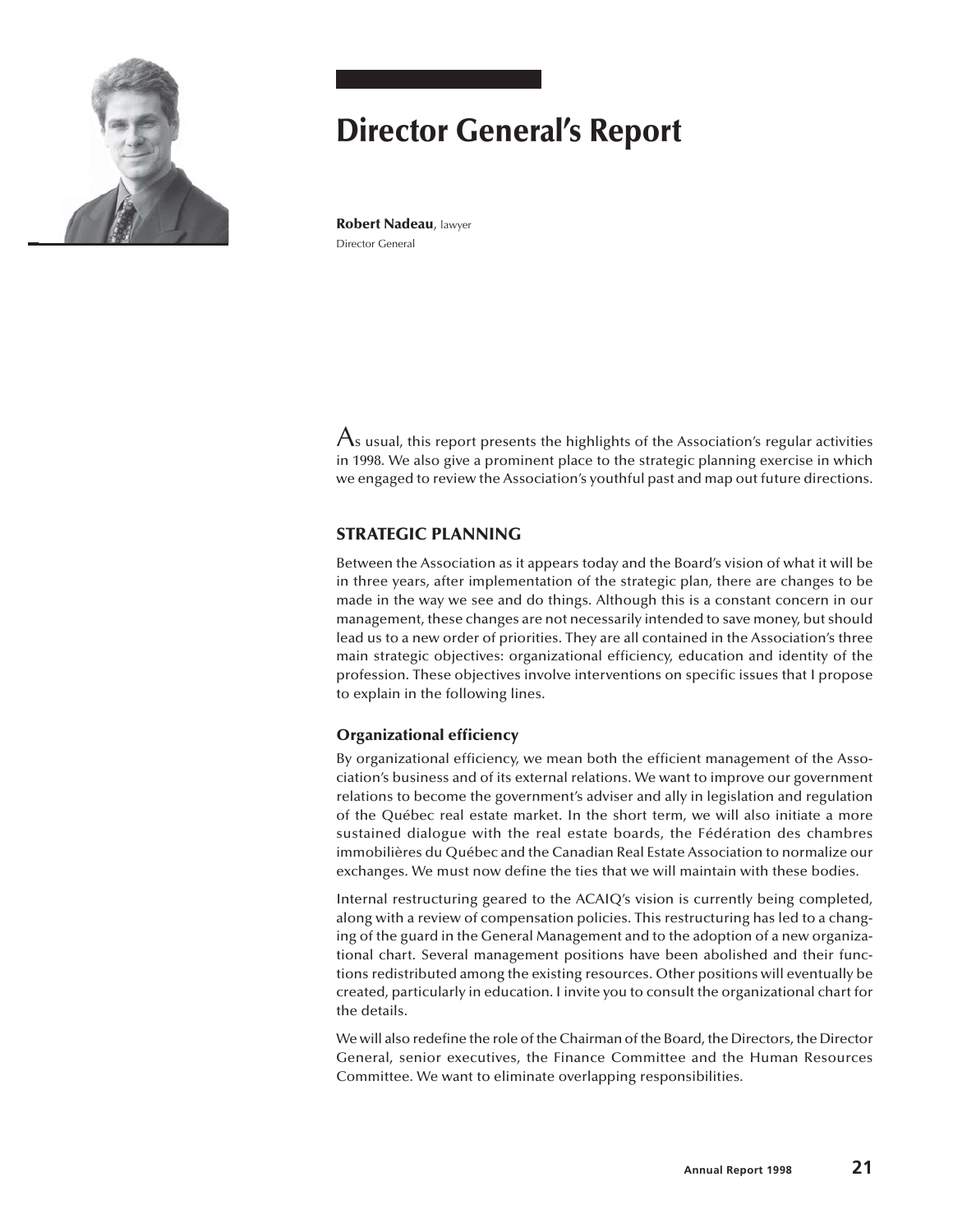In the Syndic's Bureau, attention will mainly focus on development of the following sectors: mechanism for reviewing complaints dismissed by the Syndic; more structured information on the Syndic's activities; mechanism for complainant satisfaction survey; intervention by the Syndic as a mediator in certain disciplinary conflicts; and mechanism to take over from the Syndic.

In information technology, a master plan will be produced in 1999 and probably implemented by the end of the year 2000. The development of services offered on Internet, such as information services and the sale of forms (conventional and computerized), is a priority. The Association also plans to implement a techno-watch system to patrol the constantly growing number of Web sites related to real estate. Here again, we must be present to protect the public. A position will be opened for this purpose.

## **Education**

Given the abundance of problems related to working on the side, disclosure and conflicts of interest, the Association plans to implement a detection and information program. On a broader basis, we also intend to develop a continuing education program. The Association will make representations to the government to revise the Act so that the Professional Inspection Department has the power to control the members' competencies.

## **Identity of the profession**

The entire question of the image of the profession and of the Association is at the core of the identity of the profession. As we know, the image of the profession could use improvement and the public still has little or no knowledge of the Association. Our organization's very name sustains the confusion about its mission. We are not an association within the generally understood meaning. We must therefore establish a precise diagnosis of the situation, and then produce a communications plan that will guide our interventions with the public and real estate brokers and agents.

#### **TABLE I BREAKDOWN OF ACAIO MEMBERS**

|                                                              | JANUARY 1,<br>1999 | JANUARY 1,<br>1998 | JANUARY 1,<br>1997 |
|--------------------------------------------------------------|--------------------|--------------------|--------------------|
| By certificate category                                      |                    |                    |                    |
| Chartered agent                                              | 2,028              | 2,022              | 2,021              |
| Affiliated agent                                             | 6,370              | 6,077              | 5,618              |
| Chartered broker                                             | 1,495              | 1,490              | 1,507              |
| Affiliated broker                                            | 80                 | 90                 | 86                 |
| Restricted broker                                            | 12                 | 5                  | $\overline{4}$     |
| Restricted agent                                             | 45                 | 35                 | 35                 |
| Total                                                        | 10,033             | 9,719              | 9,271              |
| Breakdown by sex and average age                             |                    |                    |                    |
| Men (average age: 49 years / 1998 vs. 48 years / 1997)       | 5,476              | 5,275              | 5,136              |
| Women (average age: 49 years / 1998 vs. 48 years / 1997)     | 3,619              | 3,468              | 3,173              |
| Total                                                        | 9,095              | 8,743              | 8,309              |
| Breakdown of chartered real estate brokers                   |                    |                    |                    |
| Natural persons                                              | 569                | 519                | 549                |
| Legal persons and partnerships                               | 938                | 976                | 962                |
| Total                                                        | 1,507              | 1,495              | 1,501              |
| By ACAIQ region                                              |                    |                    |                    |
| Montréal region                                              |                    |                    |                    |
| Montréal (06)                                                | 3,374              | 3,218              | 3,116              |
| Laval $(13)$                                                 | 922                | 876                | 790                |
| Montérégie (16)                                              | 1,881              | 1,823              | 1,712              |
| <b>Subtotal</b>                                              | 6,177              | 5,917              | 5,618              |
| Québec region                                                |                    |                    |                    |
| Québec (03)                                                  | 895                | 853                | 804                |
| Chaudière-Appalaches (12)                                    | 244                | 265                | 219                |
| Subtotal                                                     | 1,139              | 1,118              | 1,023              |
| Eastern region                                               |                    |                    |                    |
| Lower St. Lawrence (01)                                      | 143                | 148                | 155                |
| Saguenay - Lac Saint-Jean (02)                               | 220                | 211                | 212                |
| North Shore (09)                                             | 67                 | 69                 | 71                 |
| Northern Québec (10)<br>Gaspésie – Îles-de-la-Madeleine (11) | 3<br>12            | 4<br>11            | 4<br>8             |
| <b>Subtotal</b>                                              | 445                | 443                | 450                |
|                                                              |                    |                    |                    |
| Central region<br>Mauricie - Bois-Francs (04)                | 350                | 362                | 323                |
| Eastern Township (05)                                        | 333                | 347                | 302                |
| Lanaudière (14)                                              | 407                | 364                | 326                |
| Subtotal                                                     | 1,090              | 1,073              | 951                |
| Western region                                               |                    |                    |                    |
| Outaouais (07)                                               | 385                | 382                | 328                |
| Abitibi-Témiscamingue (08)                                   | 95                 | 96                 | 92                 |
| Laurentians (15)                                             | 707                | 690                | 644                |
| <b>Subtotal</b>                                              | 1,182              | 1,168              | 1,064              |
|                                                              |                    |                    |                    |
| <b>Total</b>                                                 | 10,033             | 9,719              | 9,271              |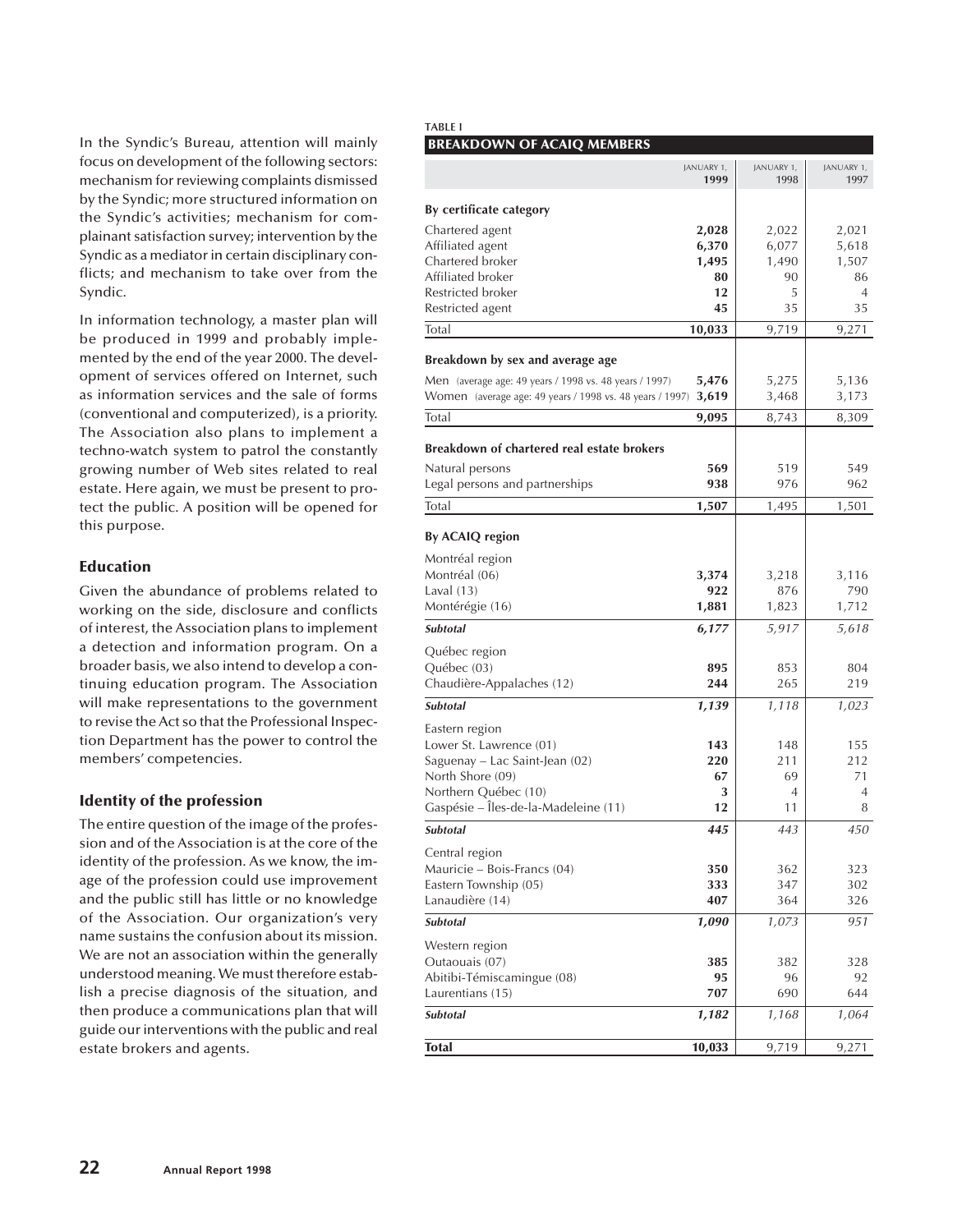#### **TABLE II**

## **CERTIFICATE MANAGEMENT 1998** 1997 Agents Brokers **Agents** Brokers Issuances **1,761 170** 1,824 172 Reclassifications chartered broker  $\rightarrow$  chartered agent **19** (19)  $\vert$  35 (35) chartered agent  $\rightarrow$  chartered broker **(18)** 18  $\vert$  (20) 20 Reinstatements **1,621** 17 1,551 6 **Total 3,383 186** 3,390 233 Suspensions **2,106** 17 2,124 28 Expirations **1,448 101** 546 99 Cancellations **12 13** 7 Abandonments **5** 55 7 41 **Total 3,571 176** 2,690 175 **Other transactions** Reclassifications affiliated agent  $\rightarrow$  chartered agent **39** 0 53 0 Renewals **8,225 1,496** 8,224 1,495 **Total** 8,264 1,496 | 8,277 1,495

The Association also plans to complete a study on the efficiency and performance of its information centre and propose innovative solutions. We want to develop new lines of communication. Technology will be used to increase efficiency. The implementation of a computerized reception service is one example, as is the development of the Association's Web site and faxback service, through which callers can order a copy of the desired information by phone.

Obviously, revision of the Act remains a priority objective. We will make every effort to ensure that it meets the requirements of the strategic plan and responds to the requests of the public and industry practitioners.

## **Certification**

It is appropriate to point out that the department responsible for certificate management, previously the Membership Department, is now called the Certification Department. This department and the Professional Inspection Department are now under the responsibility of a single manager.

Once again this year, the number of Association members increased slightly, from 9,719 to 10,003. We invite you to consult the breakdown of members and certification activities for the details of the latest internal census. The "Mandatory Examinations" table shows the number of candidates for the various ACAIQ examinations and the results obtained.

| .                             |       |                   |       |                  |                 |      |         |              |        |               |
|-------------------------------|-------|-------------------|-------|------------------|-----------------|------|---------|--------------|--------|---------------|
| <b>MANDATORY EXAMINATIONS</b> |       |                   |       |                  |                 |      |         |              |        |               |
|                               |       | <b>Candidates</b> |       | <b>Successes</b> | <b>Failures</b> |      |         | % of Success |        | Average grade |
|                               | 1998  | 1997              | 1998  | 1997             | 1998            | 1997 | 1998    | 1997         | 1998   | 1997          |
|                               |       |                   |       |                  |                 |      |         |              |        |               |
| Affiliated agents             | 1.300 | ,285              | 1,136 | ,157             | 163             | 128  | $87\%$  | 90%          | 78%    | 78%           |
| Chartered brokers & agents    | 113   | 119               | 66    | 63               | 46              | 56   | 58%     | 53%          | 69%    | 66%           |
| Restricted brokers & agents   | 21    | 20                | 21    | 18               | $\bf{0}$        |      | $100\%$ | 90%          | 82%    | 83%           |
| <b>Total</b>                  | 1.434 | .424              | 1.223 | .238             | 209             | 186  | $85\%$  | 87%          | $77\%$ | 77%           |

#### **TABLE III**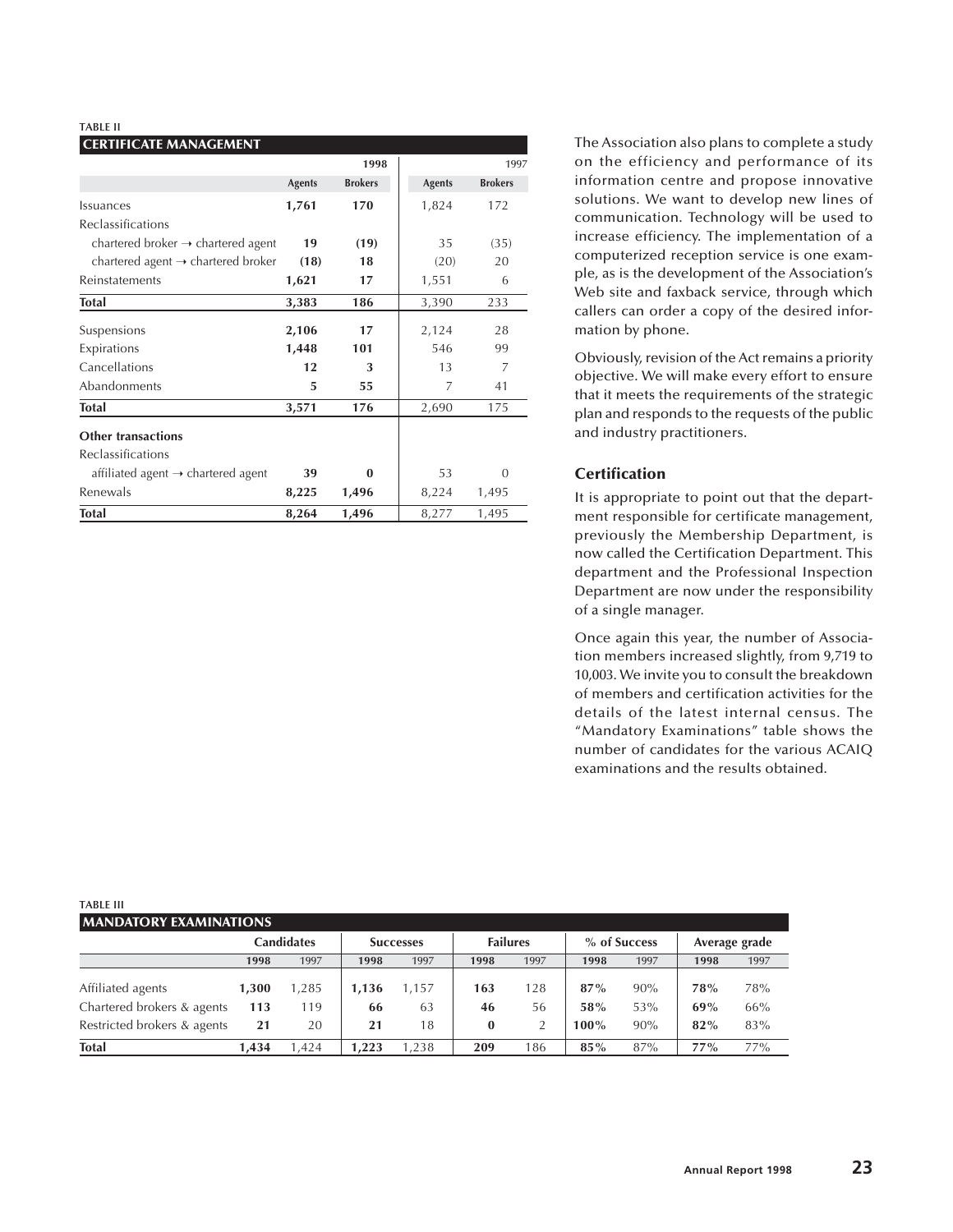## **LEGAL AFFAIRS**

To meet strategic planning requirements and because of its leading role in member education through his Legal and Ethical Information Department, the manager of Legal Affairs will henceforth oversee the development of educational programs. A new position will have to be filled for this purpose. In addition, two lawyers from Legal Affairs will now work exclusively, one for the Syndic's Bureau and the other for the Professional Inspection Department, on matters of illegal practice.

## **Legal and ethical information**

In 1998, the Legal and Ethical Information Department received 14,944 telephone information requests, compared to 14,356 in the previous year, an increase of 4%. Nevertheless, a slight reduction in the percentage of calls from members should be noted, 48% of the total number of information requests received, compared to 53% in 1997. The remaining calls, 52% of the total volume, come directly from the public (buyers, sellers, landlords and tenants) who are interacting with brokers and agents.

As in 1997, these information requests mainly concerned the interpretation and use of mandatory forms. Once again this year, we observe a certain lack of responsibility on the part of place of business managers. Several situations laid out by agents leave no doubt about the assistance that their manager could have provided.

Having said this, the Legal and Ethical Information Department will have to be rethought in 1999. In the light of the criticisms we have received from brokers and agents that there are too many lawyers working for the Association and that those who are assigned to legal information should not plead cases, changes have been made to remedy the situation. However, this means that we can no longer respond adequately to the constantly growing number of information requests.

## **Discipline**

During the year, 83 disciplinary files, for which the Syndic considered it appropriate to file a complaint with the Association's Discipline Committee, were transmitted to the Legal Affairs Department. Of these files, 63 were the object of a formal complaint and were filed with the Clerk of the Discipline Committee, 11 others will be filed in 1999 and six files were closed. Four files were appealed to the Court of Québec, three by the defendants and one by the Syndic. We were also obliged to serve eight motions in homologation to recover unpaid fines.

## **Claims reports**

The Legal Affairs Department analyzed 41 claims reports (professional malpractice) transmitted by various insurers. This is a substantial 75% reduction compared to the previous year, when 164 such reports were received. These reports were then turned over to the Professional Inspection Department.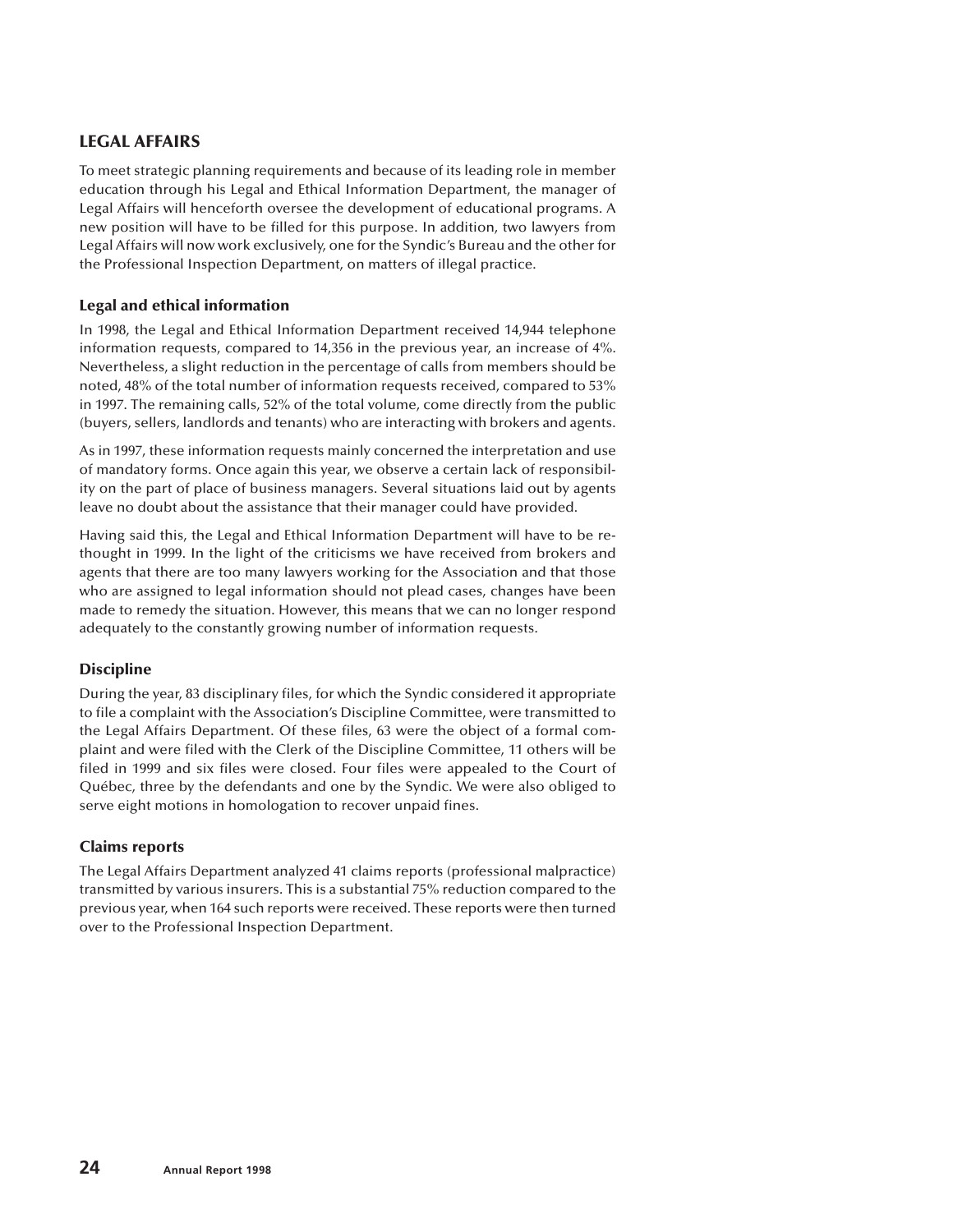#### **Illegal real estate brokerage**

The Legal Affairs Department had to deal with 65 files concerning illegal real estate brokerage practice. In most cases, the inquiries were entrusted to two private investigation agencies and four investigators were assigned to them. For different reasons, 22 of these files were closed. There are 43 files still active, seven of which are the object of a penal complaint before the Court of Québec. Although the number of files is below our forecasts, the inquiries turned out to be much more timeconsuming than we had envisioned.

We should note the excellent cooperation of the Association's members, without which the investigators could not have successfully carried out their research. In addition, a tour of Québec real estate boards took place in 1998, to institute a system for regional surveillance of illegal practice.

#### **Committees**

In 1998, the Legal Affairs Department collaborated in the work of the Advisory Committee on the Revision of the Real Estate Brokerage Act, particularly in the holding of eleven conferences across the province to inform the members on this question. The Department also assisted the Association's inspectors in meetings concluding some of their professional inspections. Finally, it participated in the provincial tour of the ACAIQ-FCIQ Joint Committee on whether the Association should join the Office des professions.

## **COMMUNICATIONS**

Our communications efforts focused on the public this year. In particular, we should mention the publication of two guides and a folder as well as the preparation of a public awareness campaign, to be held in spring 1999.

#### **Publication of guides for buyers and sellers**

The Association has published two brochures to inform the public about real estate brokerage: the Buyer Practical Guide and the Seller Practical Guide. These brochures sell for \$2.50 per unit or at a preferential price when they are sold in bulk for real estate brokers' clients. Some fifteen thousand copies were fully distributed in the weeks following their publication.

We also produced a new folder presenting the Association and its role. It is distributed free of charge.

#### **Media relations**

The Buyer Practical Guide and the Seller Practical Guide were also promoted in a media campaign which produced excellent results. Nearly twenty newspapers picked up the story. We noted the effectiveness of these articles in the number of telephone calls received from the public in the days following their publication.

We also respond to several dozens of requests for information each year from the print and electronic media. Very often, the comments of the Association's representatives are cited in articles or broadcast on television programs such as *La Facture* or *JE*.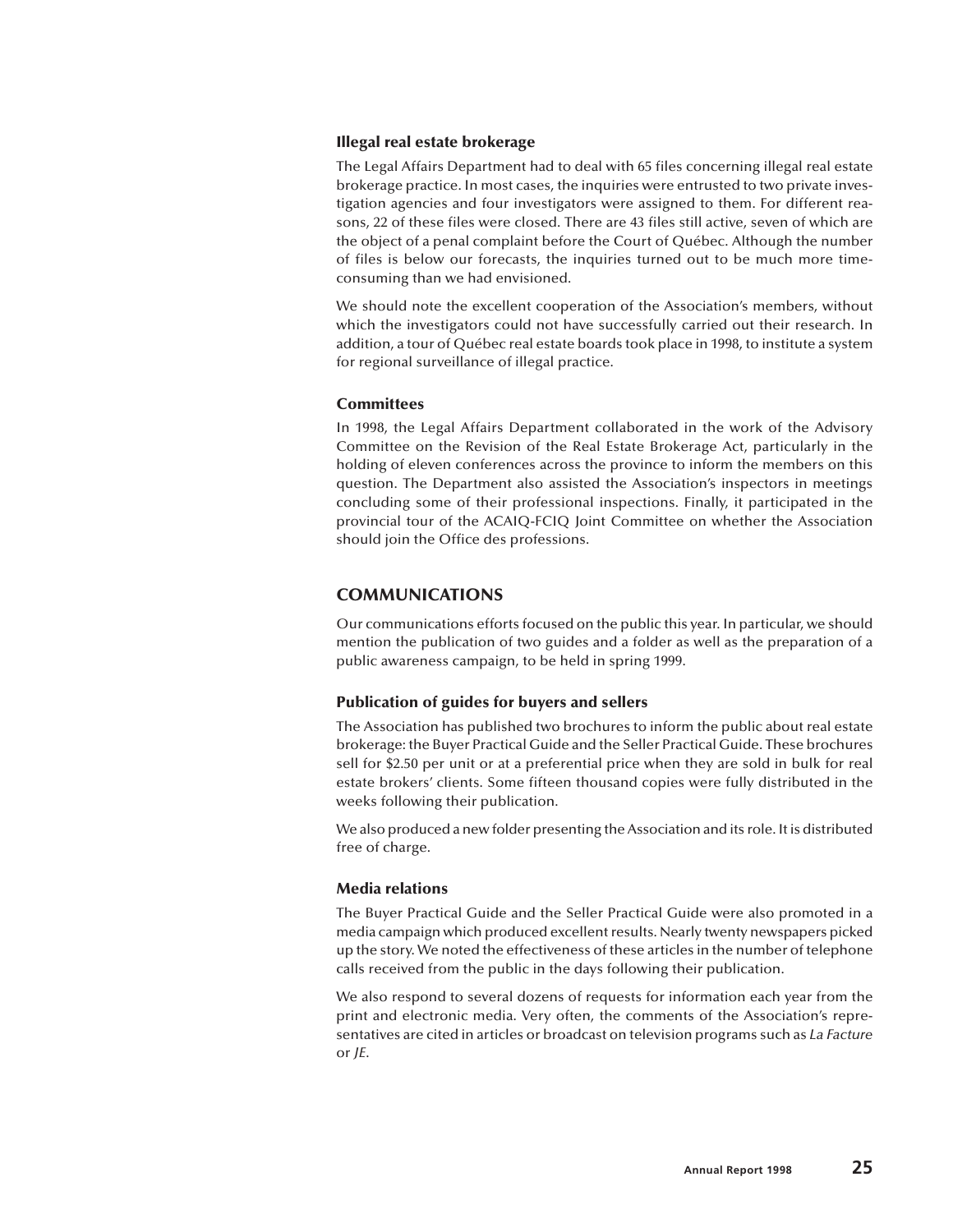

**ORGANIZATIONAL CHART OF THE ACAIQ**

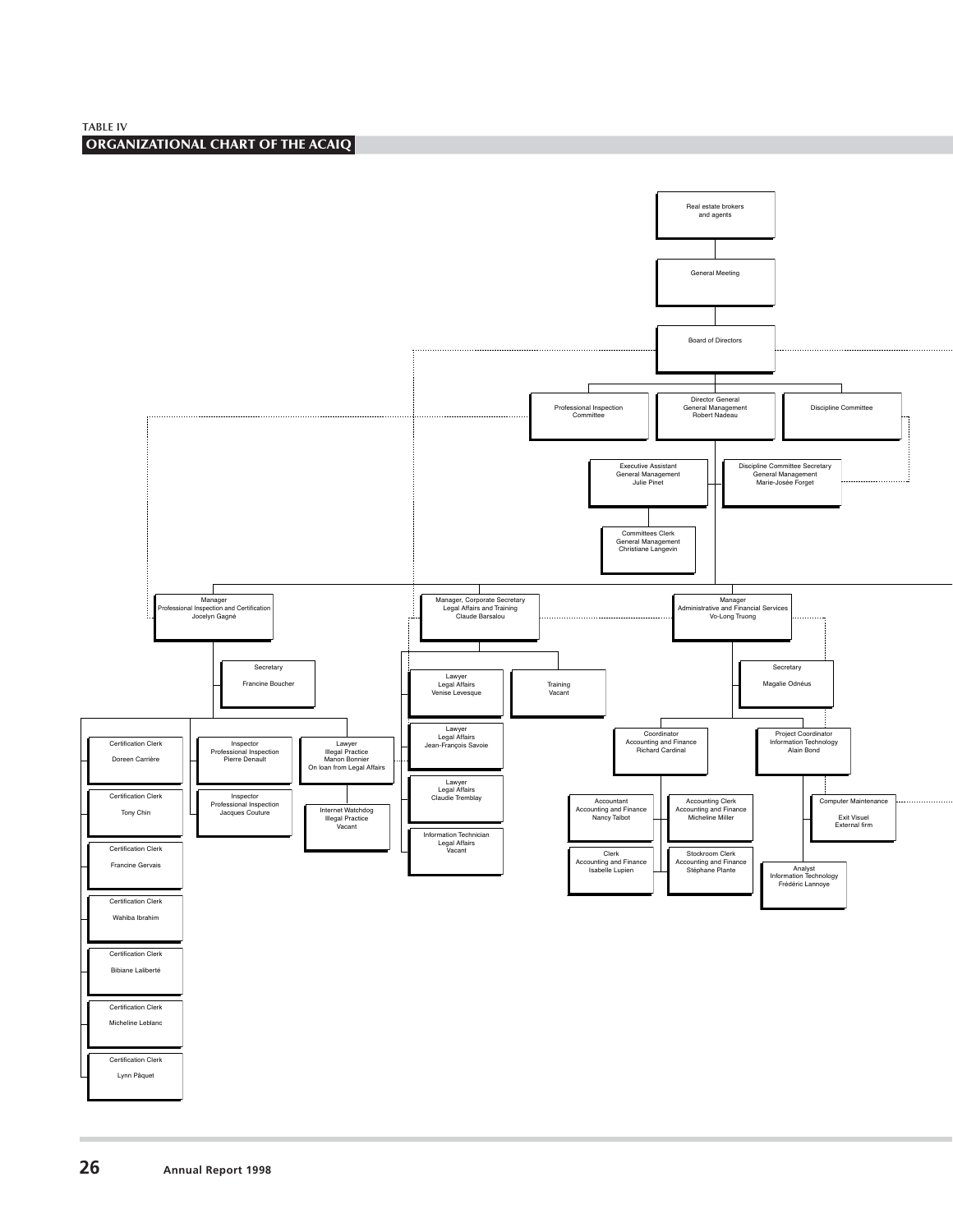

## **Awareness campaign**

As we mentioned earlier, the public still has little or no knowledge of the ACAIQ. To raise its profile, the Association will organize an awareness campaign in 1999. Developed by the *Bleu Blanc Rouge* advertising agency, this campaign is designed to make the Association known while emphasizing the protection from which consumers benefit when they deal through a real estate broker or agent.

## **Consumer needs and opinions**

Once again this year, the Association met consumer groups to obtain their comments on certain aspects of the work of brokers and agents. These meetings, conducted in the context of our work on an eventual purchase brokerage contract and the development of computerized forms, allowed us to determine consumers' expectations when they use the services of a real estate broker or agent to buy a property. They highlight the importance of the advisory role of real estate professionals.

## **Publications and Internet**

ACAIQ Magazine remains the Association's main vehicle for communicating with its members. Next year, it will be completely reevaluated, considering the suggestions received through a readership survey. Published quarterly in French and English versions and distributed to all certificate holders, this magazine covers the Association's business and real estate brokerage practice. The Discipline Committee's decisions and the Association's annual report are also published in the magazine.

In 1998, ACAIQ Magazine was only published three times. One issue was dropped to free up additional resources to accelerate development of the ACAIQ's Web site. The first phase of our site's construction will provide free access to the majority of the information and documents available at the Association. It should be completed in 1999.

Hundreds of documents can already be consulted, and all the new information we publish is being added to the Web site immediately. Within a few years, the Internet will probably become the main communications tool used by the Association.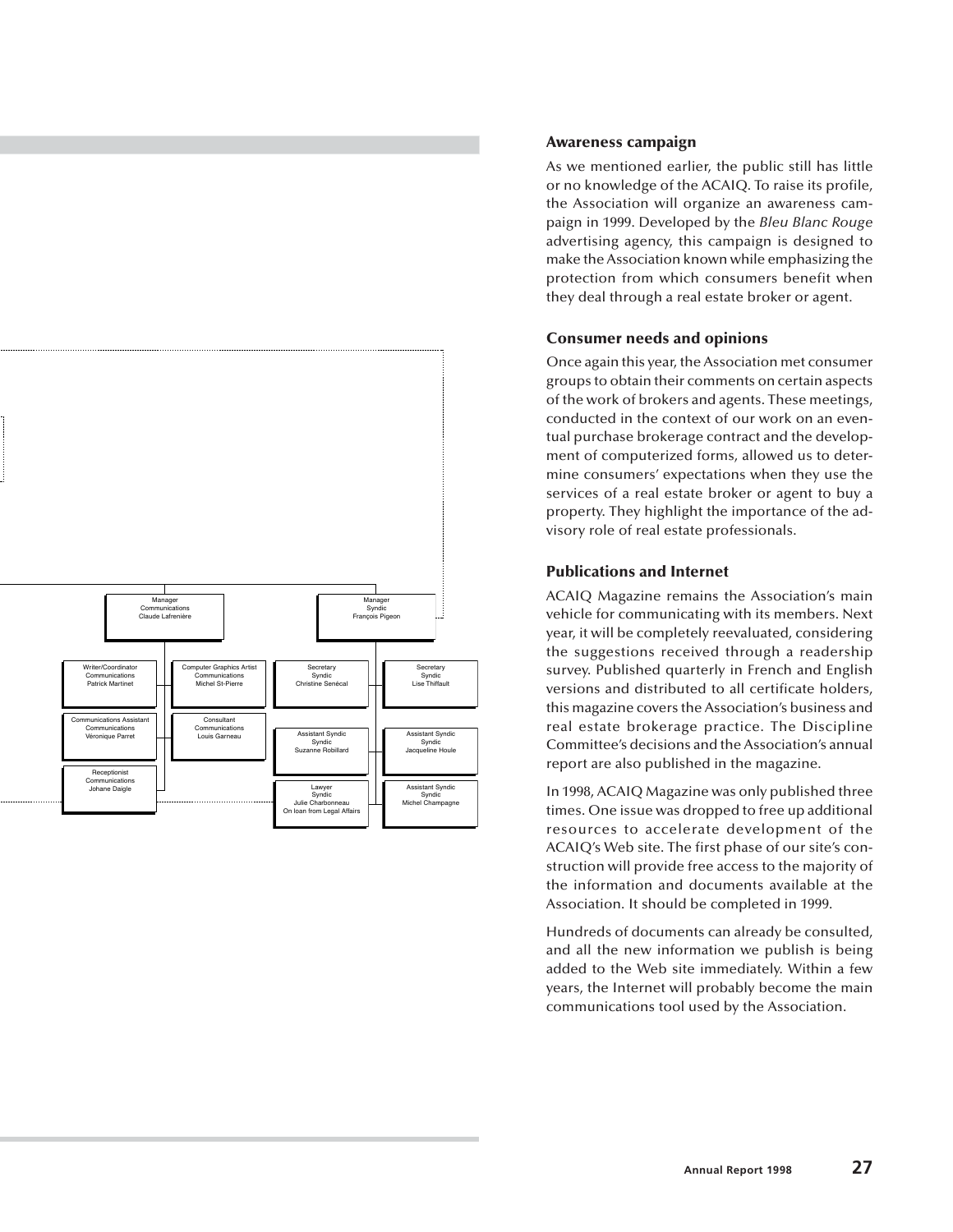## **Computerized forms**

During the past year, we studied various ways to make available, in a computerized version like income tax returns, the various mandatory and recommended forms that we provide to members. Several approaches were suggested, ranging from existing software used elsewhere in Canada and the United States to proposed forms to be completed directly on the Association's Web site.

To ensure that this initiative truly meets the users' expectations, we sent a questionnaire to over 1,100 places of business. Nearly 80% of approximately 350 respondents requested that our forms be offered in an electronic version. The demand is not yet generalized, but we can assume that the need will grow. We must prepare for it now.

## **Syndic's conferences**

A last highlight of our communications activities was the creation of a visual medium for the Syndic's conference, which was presented on numerous occasions during the year. This conference also aroused the interest of professional organizations, which expressed interest in deriving inspiration from it. A summary of this presentation was published in *ACAIQ Magazine* and is available on our Web site.

## **IN CONCLUSION…**

1998 was a turning point in the Association's short history. Since its creation, the ACAIQ had never engaged in such an analysis of its mission and the resulting activities. Naturally, there were difficulties involved in such a brainstorming operation, but the strategic plan's objectives demanded it.

In conclusion, I would like to express all my gratitude to my close colleagues directing the Association's departments and the members of their team. All of them gave me outstanding support, even though their workload was greatly increased by doing so.

I would also like to thank every member of the Board of Directors for the confidence they showed in me throughout the year, whether during my interim period as Director General or after my official appointment. Finally, I would like to thank all the brokers and agents with whom I had the opportunity to work during the year. Their concern for the advancement of the profession in a context of protecting the public interest is all the more praiseworthy in that they were able to put the public interest above their commercial interests.

Polent 100.

**Robert Nadeau** Director General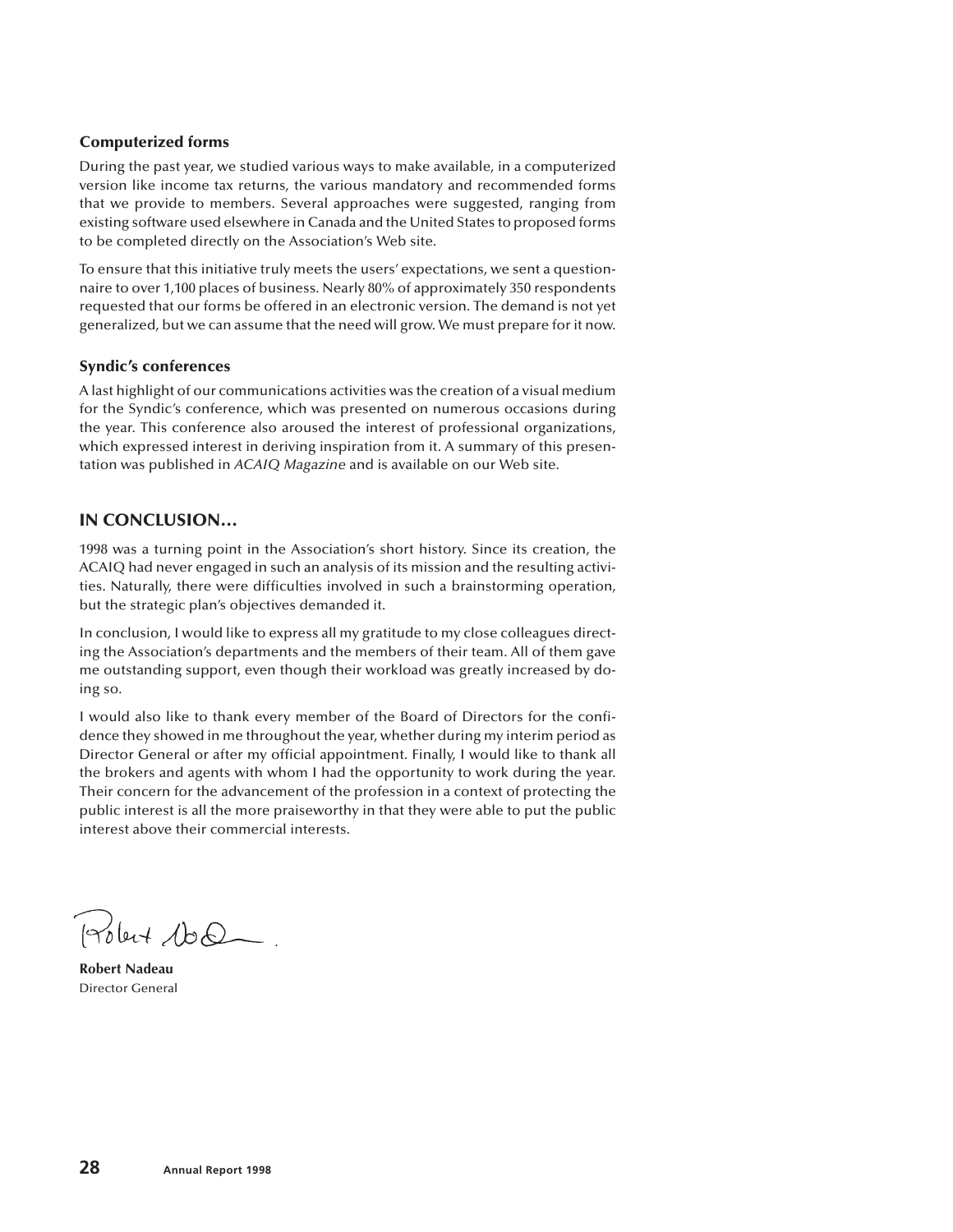

## **Syndic's Report**

**François Pigeon** Syndic

*Sec. 120 If the syndic or the assistant syndic has grounds to believe that an offence under this Act or the regulations thereunder has been committed by a member of the Association, he shall make an investigation and, if expedient, file a complaint with the discipline committee.*

> It gives me great pleasure to present the annual report of the Syndic's Bureau for the year ended December 31, 1998. As stipulated in section 120 of the Real Estate Brokerage Act, the role of the Syndic is to investigate any presumed professional wrongdoing by a real estate broker or agent and to register a complaint, where applicable. Investigation requests originate mainly with the general public (some 65%) and members of the profession (30%). Occasionally, the Syndic will initiate investigations on his own initiative or at the suggestion of the professional inspection committee.

#### **A few figures**

A total of 572 investigation requests were received during the year, roughly the same number as last year; as many as 573 investigations were concluded during the year, leading to 83 formal complaints (two more than in 1997). The number of cases under investigation or pending was therefore on the same order (207 compared with 208). There were, however, fewer information requests and complaints regarding advertising than in the past few years and the Syndic's Bureau noted a genuine concern for respecting the regulations in this regard.

#### **Response time**

Generally speaking, it takes four months for the Syndic's Bureau to respond to investigation requests. However, the recent hiring of a third Assistant Syndic in May should help reduce our response time in 1999. Ideally, the timeframe should not exceed 60 days.

However, a number of factors are preventing the Syndic from attaining this goal. For example, the Syndic's Bureau noted the discipline committee's increasing demands regarding the burden of proof. The situation means that cases have to be stronger and, consequently, take longer to prepare. This partly explains why 573 investigations were concluded in 1998, compared with 678 in 1997.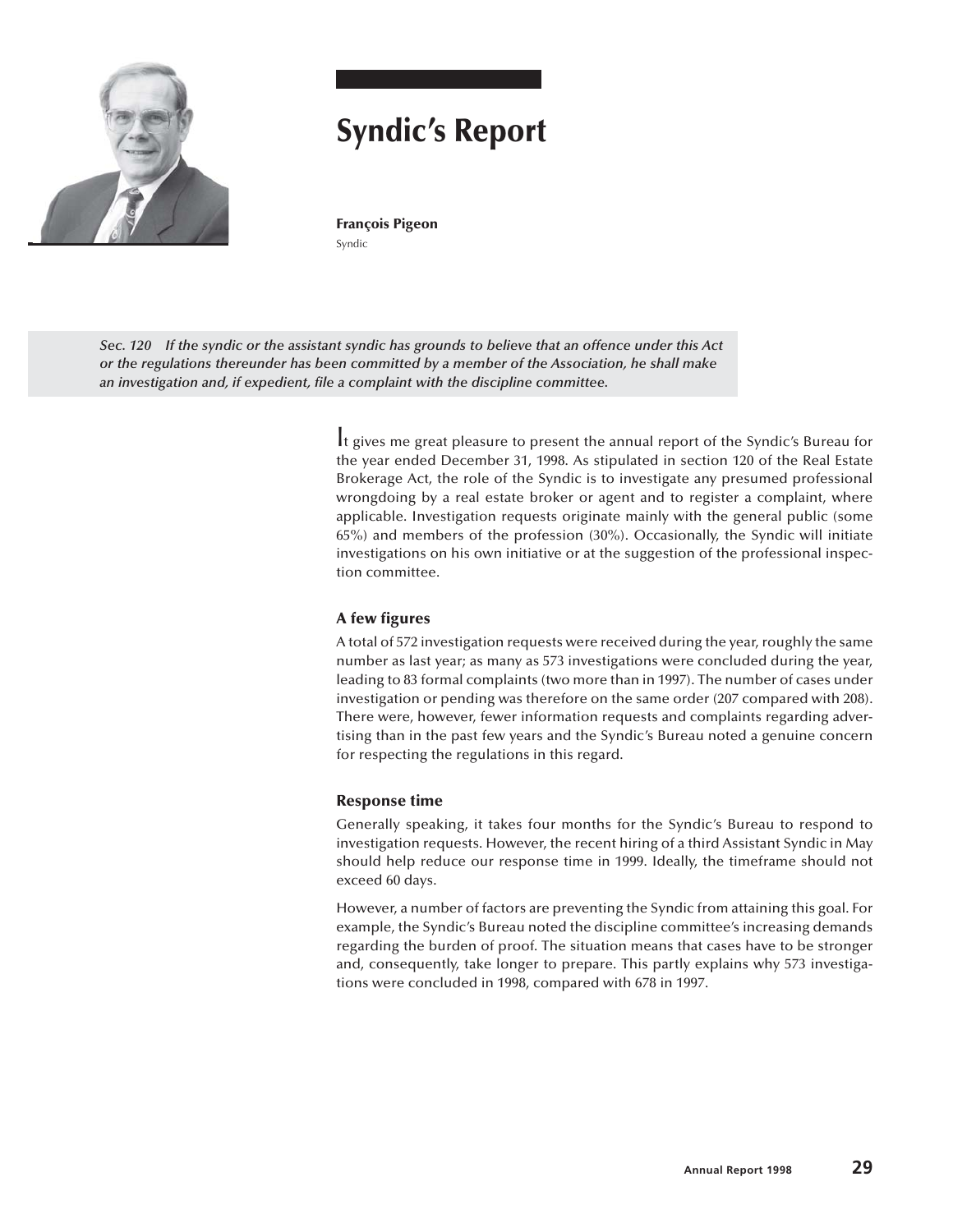#### **TABLE I**

#### **REQUESTS FOR INVESTIGATIONS INVOLVING MEMBERS OF THE ACAIQ**

|           |      | <b>FILES OPENED DURING</b><br><b>THE MONTH</b> |      | <b>FILES OPENED SINCE THE</b><br><b>BEGINNING OF THE YEAR</b> |      | <b>DURING THE MONTH</b> |      | <b>INVESTIGATIONS COMPLETED INVESTIGATIONS COMPLETED</b> |      | SINCE THE BEGINNING OF THE YEAR |  | PENDING OR CURRENT<br><b>INVESTIGATIONS</b> |
|-----------|------|------------------------------------------------|------|---------------------------------------------------------------|------|-------------------------|------|----------------------------------------------------------|------|---------------------------------|--|---------------------------------------------|
|           | 1998 | 1997                                           | 1998 | 1997                                                          | 1998 | 1997                    | 1998 | 1997                                                     | 1998 | 1997                            |  |                                             |
| January   | 27   | 54                                             | 27   | 54                                                            | 27   | 48                      | 27   | 48                                                       | 208  | 288                             |  |                                             |
| February  | 53   | 49                                             | 80   | 103                                                           | 39   | 47                      | 66   | 95                                                       | 222  | 290                             |  |                                             |
| March     | 60   | 41                                             | 140  | 144                                                           | 60   | 73                      | 126  | 168                                                      | 222  | 258                             |  |                                             |
| April     | 41   | 55                                             | 181  | 199                                                           | 36   | 76                      | 162  | 244                                                      | 227  | 237                             |  |                                             |
| May       | 40   | 60                                             | 221  | 259                                                           | 53   | 72                      | 215  | 316                                                      | 214  | 225                             |  |                                             |
| June      | 38   | 33                                             | 259  | 292                                                           | 32   | 52                      | 247  | 368                                                      | 220  | 206                             |  |                                             |
| July      | 44   | 45                                             | 303  | 337                                                           | 37   | 51                      | 284  | 419                                                      | 227  | 200                             |  |                                             |
| August    | 42   | 38                                             | 345  | 375                                                           | 42   | 48                      | 326  | 467                                                      | 227  | 190                             |  |                                             |
| September | 50   | 60                                             | 395  | 435                                                           | 52   | 28                      | 378  | 495                                                      | 225  | 222                             |  |                                             |
| October   | 46   | 60                                             | 441  | 495                                                           | 48   | 42                      | 426  | 537                                                      | 223  | 240                             |  |                                             |
| November  | 71   | 47                                             | 512  | 542                                                           | 62   | 54                      | 488  | 591                                                      | 232  | 233                             |  |                                             |
| December  | 60   | 42                                             | 572  | 584                                                           | 85   | 67                      | 573  | 658                                                      | 207  | 208                             |  |                                             |

#### **TABLE II**

| <b>BREAKDOWN OF INVESTIGATIONS</b> |                  |                                          |                                |                                      |                                   |                                       |                |              |
|------------------------------------|------------------|------------------------------------------|--------------------------------|--------------------------------------|-----------------------------------|---------------------------------------|----------------|--------------|
|                                    | <b>NO MATTER</b> | <b>LAWSUIT OF</b><br><b>CIVIL NATURE</b> | <b>AGREEMENT</b><br>WITHDRAWAL | <b>MEMBER'S</b><br><b>COMMITMENT</b> | <b>FORMAL</b><br><b>COMPLAINT</b> | <b>EVENT</b><br><b>BEFORE JAN. 15</b> | <b>OTHER</b>   | <b>TOTAL</b> |
| As at December 31, 1997            | 335              | 30                                       | 72                             | 48                                   | 81                                | 9                                     | 83             | 658          |
| January                            | 10               | $\Omega$                                 | 4                              | 4                                    | 5                                 | $\Omega$                              | 4              | 27           |
| February                           | 12               | $\overline{2}$                           | $\overline{4}$                 | 6                                    | $\overline{7}$                    |                                       | $\overline{7}$ | 39           |
| March                              | 22               | $\Omega$                                 | 6                              | 11                                   | 11                                | $\Omega$                              | 10             | 60           |
| April                              | 23               | 2                                        |                                | 1                                    | 4                                 | $\Omega$                              | 5              | 36           |
| May                                | 25               | $\theta$                                 | 6                              | $\overline{4}$                       | 12                                | $\theta$                              | 6              | 53           |
| June                               | 18               |                                          | 4                              | 2                                    | $\overline{4}$                    |                                       | 2              | 32           |
| July                               | 23               | 2                                        | 4                              | $\theta$                             | 4                                 | $\Omega$                              | 4              | 37           |
| August                             | 23               | $\overline{2}$                           | 5                              | $\overline{2}$                       | 7                                 | $\Omega$                              | 3              | 42           |
| September                          | 24               | 4                                        | 6                              | 6                                    | 8                                 | $\Omega$                              | 4              | 52           |
| October                            | 27               | $\Omega$                                 | 4                              | 6                                    | 8                                 | $\Omega$                              | 3              | 48           |
| November                           | 33               | 4                                        | 7                              | 4                                    | 6                                 | $\theta$                              | 8              | 62           |
| December                           | 50               | 2                                        | 6                              | 15                                   | 7                                 | $\Omega$                              | 5              | 85           |
| Cumulative                         | 290              | 19                                       | 57                             | 61                                   | 83                                | 2                                     | 61             | 573          |

#### **Investigation procedures**

After receiving specialized training in investigation procedures, the Syndic modified some of its own procedures. For example, it is now common procedure for the Syndic or the Assistant Syndic to meet with the author of investigation requests in person. This new procedure is useful for collecting more specific information, which would not have been communicated by telephone.

#### **Prevention**

Once again, the Syndic made about fifteen conferences to different groups of Association members. The goal of each address was twofold: to outline the role, means and procedures of the Syndic's Bureau and, from a prevention standpoint, to explain how to avoid the most common errors. Large excerpts of this conference entitled Quoi faire pour ne pas avoir affaire au syndic (What to do to avoid having to do business with the Syndic) were published in the ACAIQ Magazine (December 1998) and are also available on the Association's Web site.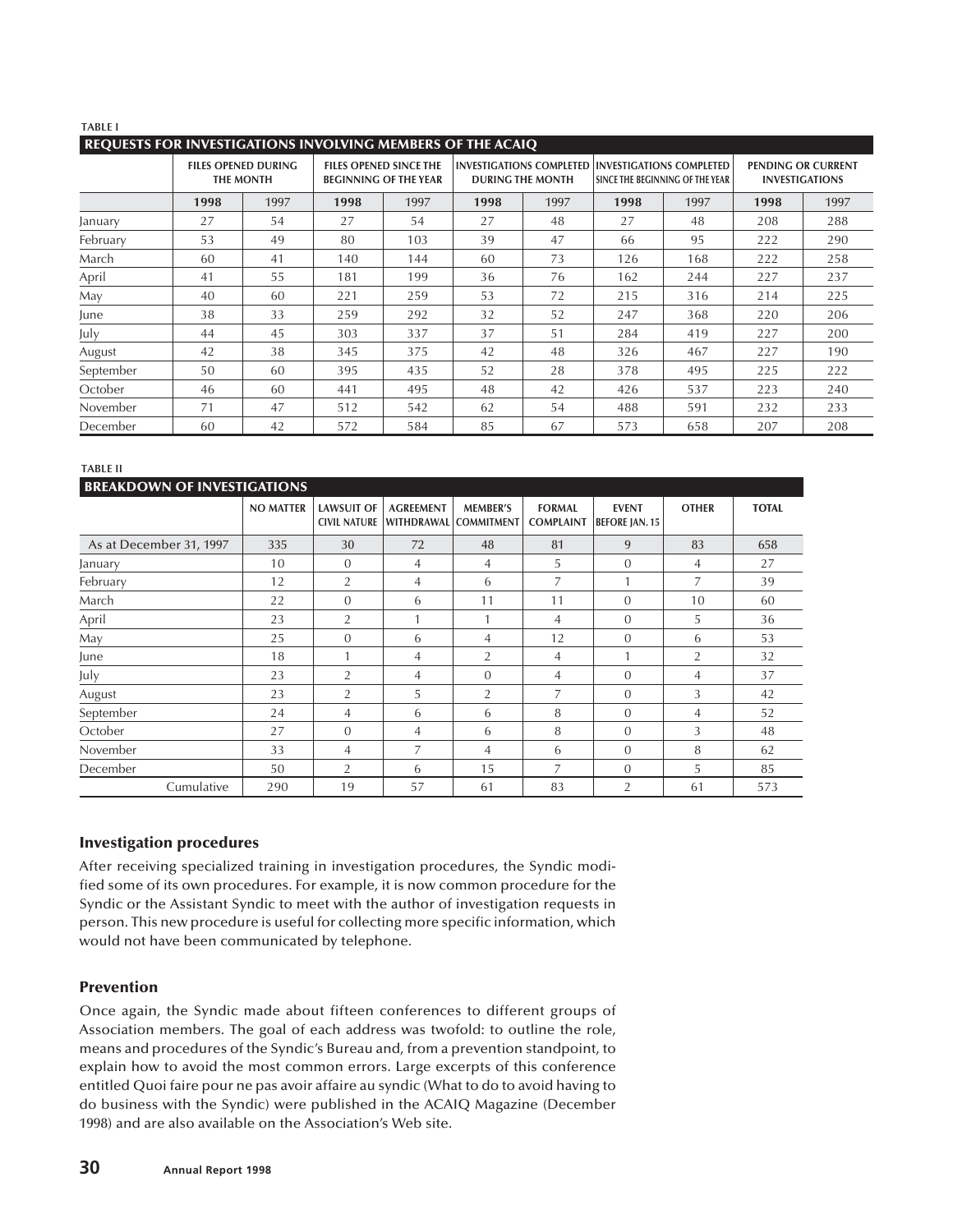#### **TABLE III**

#### **REQUESTS FOR VERIFICATION OF TYPE OF ADVERTISING USED BY ACAIQ MEMBERS**

|           |                | <b>REQUESTS RECEIVED</b><br><b>DURING THE MONTH</b> | <b>REQUESTS RECEIVED SINCE</b><br>THE BEGINNING OF THE YEAR |      | <b>WRITTEN NOTICES SENT</b><br><b>DURING THE MONTH</b> |                | <b>WRITTEN NOTICES SENT SINCE</b><br>THE BEGINNING OF THE YEAR |      |
|-----------|----------------|-----------------------------------------------------|-------------------------------------------------------------|------|--------------------------------------------------------|----------------|----------------------------------------------------------------|------|
|           | 1998           | 1997                                                | 1998                                                        | 1997 | 1998                                                   | 1997           | 1998                                                           | 1997 |
| January   | 6              | 15                                                  | 6                                                           | 15   | 2                                                      | 10             | $\overline{2}$                                                 | 10   |
| February  | 8              | 15                                                  | 14                                                          | 30   | 5                                                      | 19             | 7                                                              | 29   |
| March     | 6              | $\Omega$                                            | 20                                                          | 30   | 11                                                     |                | 18                                                             | 30   |
| April     | 11             | 14                                                  | 31                                                          | 44   | 17                                                     | 5              | 35                                                             | 35   |
| May       | 14             | 6                                                   | 45                                                          | 50   | 16                                                     | 13             | 51                                                             | 48   |
| June      | 13             | 18                                                  | 58                                                          | 68   | 9                                                      | 7              | 60                                                             | 55   |
| July      | $\theta$       | 3                                                   | 58                                                          | 71   | 2                                                      | 4              | 62                                                             | 59   |
| August    | $\theta$       | 6                                                   | 58                                                          | 77   |                                                        | 15             | 63                                                             | 74   |
| September | $\theta$       | 11                                                  | 58                                                          | 88   | 3                                                      | 8              | 66                                                             | 82   |
| October   | $\theta$       | 13                                                  | 58                                                          | 101  | 4                                                      | 11             | 70                                                             | 93   |
| November  | 25             | 15                                                  | 83                                                          | 116  | 14                                                     | 37             | 84                                                             | 130  |
| December  | $\overline{4}$ | 6                                                   | 87                                                          | 122  | 7                                                      | $\overline{2}$ | 91                                                             | 132  |

#### **Strategic planning**

The Syndic's Bureau was directly involved in the strategic planning process and should meet, in 1999, its part of the objectives, which are to:

- set up a temporary complaints review mechanism and make the representations needed to obtain the same powers as those granted by the Office des professions;
- develop and produce a quarterly report on the activities of the Syndic's Bureau;
- establish a communication plan focusing on the added value the Syndic's role brings to the profession and the general public.

During the next year, mechanisms will also be put in place to measure the level of satisfaction of individuals who submit investigation requests to the Syndic. The process should provide useful feedback and lead to improvements in the future.

#### **Positive results**

In short, the year was a good one. Investigation requests did not increase despite the jump in the number of Association members and real estate transactions concluded in a very active market. As mentioned above, a reduction in complaints with regard to advertising was even observed.

The Syndic's Bureau improved its investigation procedures and hired a third Assistant Syndic, thus helping to further reduce our response time. In addition, our meetings with individuals who submit complaints, although more time-consuming than summary telephone inquiries, have proven to be most fruitful. These meetings not only meet the expectations of the general public and of members, but also enable us to prepare stronger cases.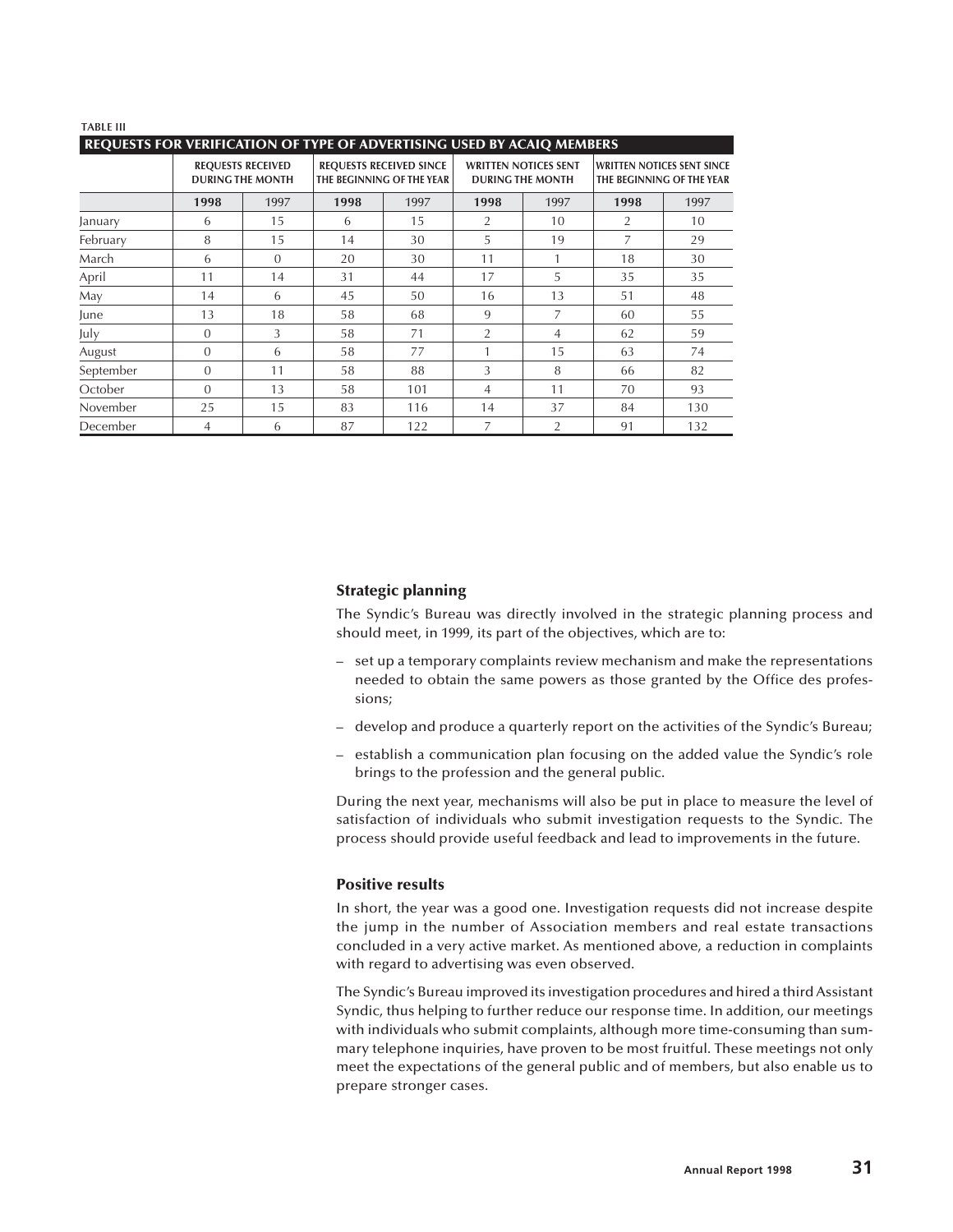During the year, the Syndic's Bureau also noted that the majority of investigation requests originated with buyers, thus pointing to certain shortcomings in the consulting practices of real estate agents. In 1999, we intend to address this problem and submit a few cases to the discipline committee with a view to setting a precedent.

In conclusion, I wish to thank the entire team at the Association and especially the personnel at the Syndic's Bureau. Please rest assured that we will spare no efforts to improve the quality of our services and to promote good brokerage practices and respect for all concerned. Thanks!

**François Pigeon** Syndic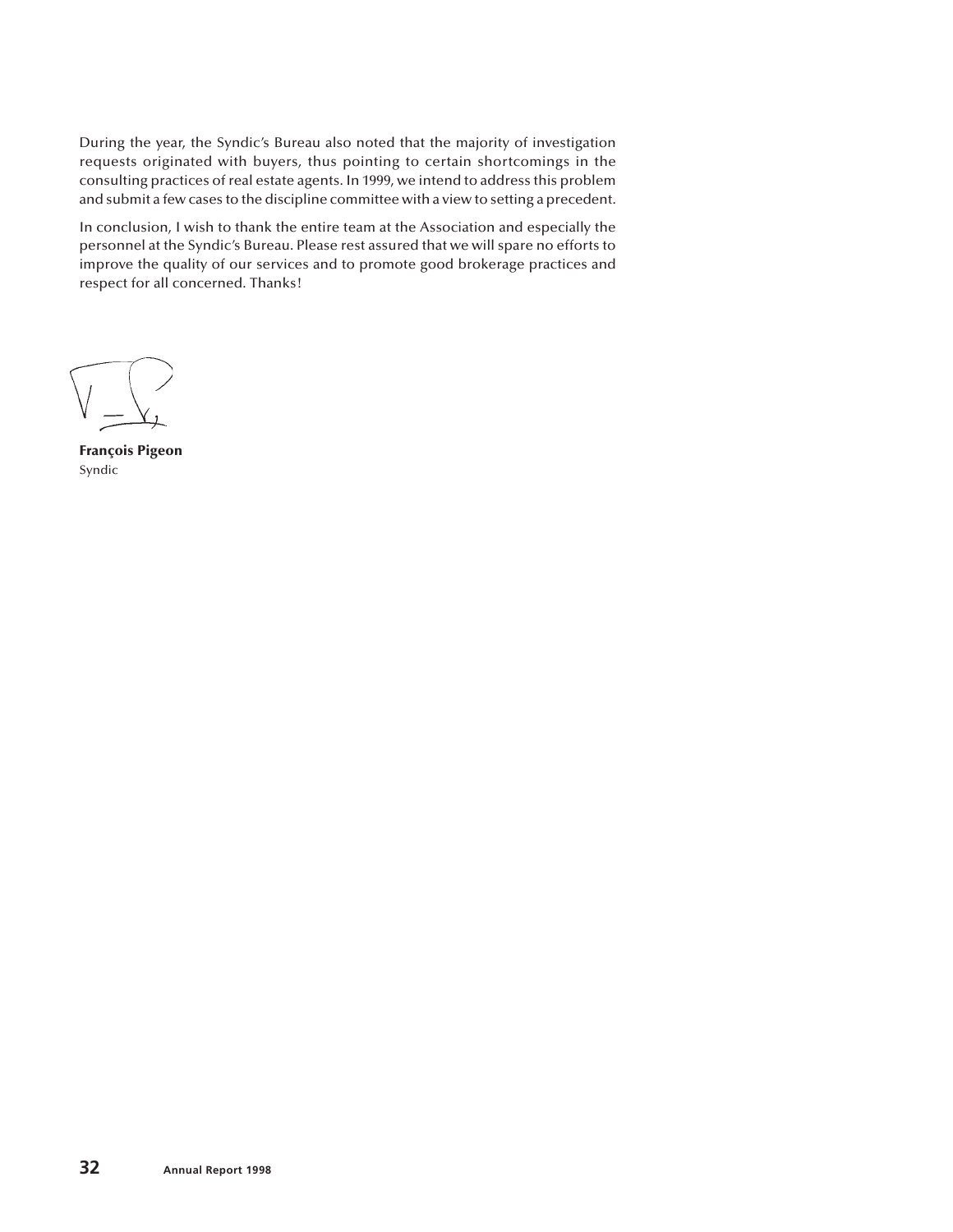

# **Discipline Committee's Report**

Me **André Desgagné** Chairman of the Discipline Committee

The Discipline Committee is created in accordance with section 128 of the *Real Estate Brokerage Act*. It is a fully autonomous tribunal, independent from the Association's Board of Directors and staff. The Discipline Committee receives any complaint filed against an ACAIQ member for a violation of the provisions of the Act and its regulations.

> Each complaint is examined by three members of the Discipline Committee, including the chairman or substitute chairman and two members of the profession. The chairman and the substitute chairman are two lawyers appointed by the government and the members of the profession are a group of some 70 real estate brokers or agents who make up the Discipline Committee.

> The Discipline Committee basically operates following the provisions of the Professional Code. Certain Committee decisions may be appealed, under the terms and conditions set out in the Real Estate Brokerage Act and the Professional Code.

## **Discipline Committee Activities** (Tables I to III)

As of December 31, 1998, 70 complaints had been filed with the Discipline Committee. All were filed by the Association's Syndic Bureau. A complaint can include more than one accusation count. These 70 complaints covered a total of 182 accusation counts.

Separate hearings are held to rule on a defendant's guilt and to determine the penalties to be imposed, if required. The Committee held a total of 46 hearings on guilt and 67 on sanction.

Releases were granted 47 times, i.e. 43 times before the hearing and 4 times after the parties had been heard by the Committee.

By the end of the period, the Committee had rendered 72 decisions on guilt and 64 decisions on sanctions. Two decisions on guilt and 3 on sanctions were still under deliberation at the end of the period.

#### **TABLE I**

| <b>NUMBER OF FILES</b>                 |          |      |
|----------------------------------------|----------|------|
|                                        | 1998     | 1997 |
| Current as of January 1                | 29       | 26   |
| Filed during the period                | 70       | 96   |
|                                        | 99       | 122  |
| <b>LESS</b>                            |          |      |
| Decisions rendered on sanctions        | 64       | 85   |
| Rejected complaints/acquittals         | 6        | 8    |
| Withdrawals                            | $\bf{0}$ | 0    |
| <b>Current files as of December 31</b> | 29       | 29   |

#### **TABLE II**

| <b>HEARINGS / RELEASES / DECISIONS</b> |                |          |  |  |  |
|----------------------------------------|----------------|----------|--|--|--|
|                                        | 1998           | 1997     |  |  |  |
| <b>Hearings held</b>                   |                |          |  |  |  |
| On guilt                               | 46             | 67       |  |  |  |
| On sanctions                           | 67             | 85       |  |  |  |
| Releases granted                       |                |          |  |  |  |
| Before the hearing                     | 43             | 44       |  |  |  |
| After representations to the Committee | 4              | 3        |  |  |  |
| <b>Decisions</b>                       |                |          |  |  |  |
| Under consideration on guilt           | $\overline{2}$ | 3        |  |  |  |
| Under consideration on sanction        | 3              | $\Omega$ |  |  |  |
| Rendered on guilt                      | 72             | 54       |  |  |  |
| Rendered on sanction                   | 64             | 85       |  |  |  |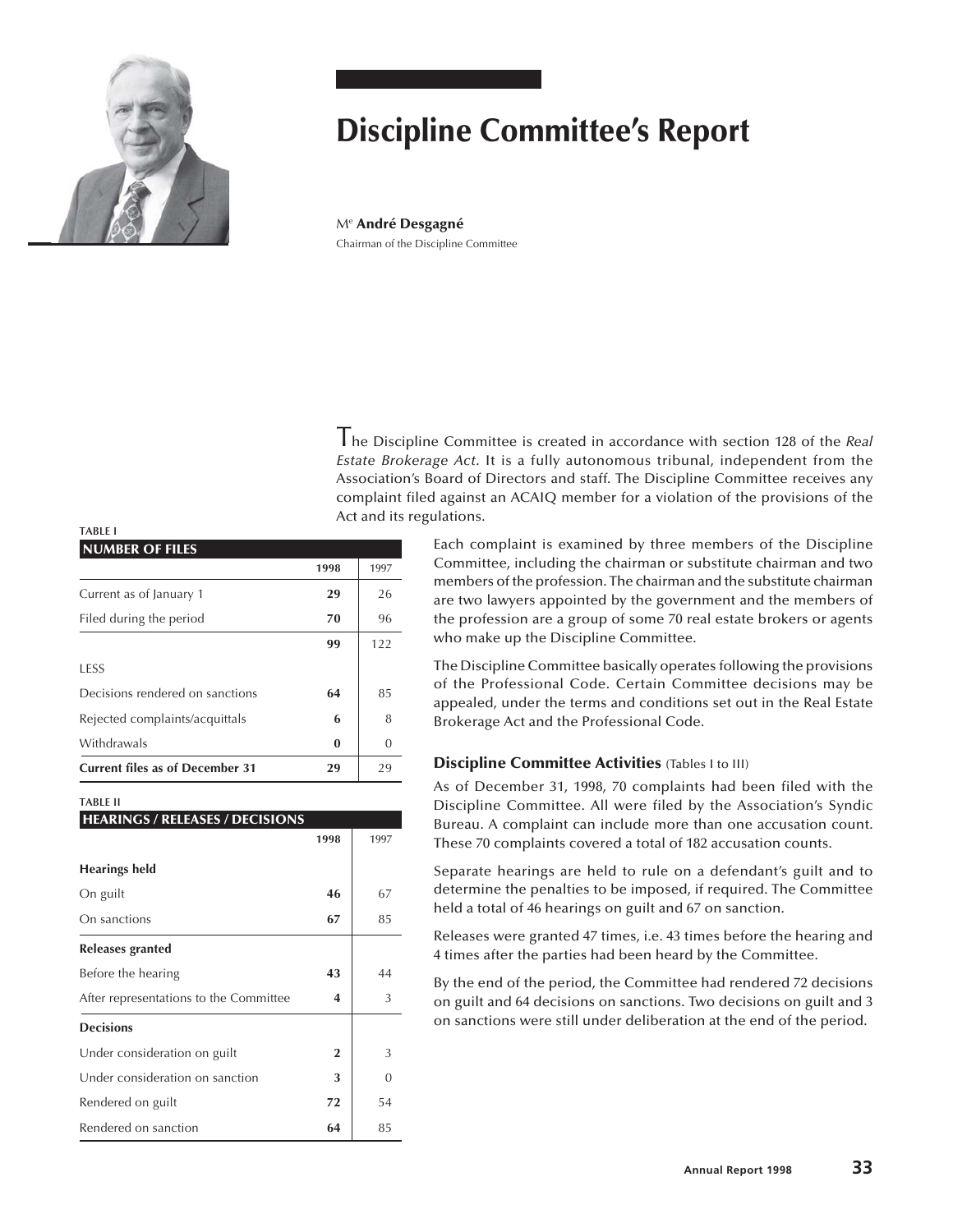The Committee rendered guilty verdicts on 145 accusation counts, including 71 guilty pleas, and non-guilty verdicts on 18 counts. In addition, there were 6 cases where the Syndic withdrew an accusation count in its quality as plaintiff. In one case, two counts were merged into one by the Committee.

#### **Penalties** (Table IV)

The Discipline Committee may impose penalties ranging from a simple reprimand to a temporary or permanent revocation of the right to carry out professional activities, or to the imposition of fines ranging from \$600 to \$6,000 per accusation count.

The Committee issued 11 reprimands, 123 fines and in 3 cases, recommended that the Board of Directors require a member to take courses. There was one case of restriction of the right to practice. This restriction forced a broker or agent to work under the constant supervision of a chartered agent. There were also 10 certificate suspensions for periods ranging from 3 to 60 months, 4 of which will be enforced only if and when an application for a certificate is submitted.

Fines totaled \$163,400 and costs to be reimbursed by defendants amounted to \$50,241.89.

The amount of the fines is not based on the maintenance costs of the disciplinary system, but rather on the experience of professional orders or associations comparable to the ACAIQ, and on the jurisprudence developed since the creation of the Committee.

The Committee also determines a penalty by taking into account the type of violation, the amount of damages caused or the gains achieved by the violator. The Committee also takes into account the deterring effect of the sanction. For example, an agent who pockets a \$3,000 commission without going through his broker and without his knowledge violates the Real Estate Brokerage Act. Should the Committee impose a \$1,200 fine, the deterring effect would be arguable since the agent would still stand to gain \$1,800 from his actions.

In total, 56 decisions by the Discipline Committee as well as 5 suspension notices were published in ACAIQ Magazine during the year.

## **Nature of violations** (Table V)

The accusations made before the Discipline Committee were for violations to the *Rules of Professional Ethics of the ACAIQ*, the *By-law of the ACAIQ* or the *Real Estate Brokerage Act*. An accusation count may be filed under more than one section of the Act or its Regulations.

#### **TABLE III**

#### **COMMITTEE DECISIONS BY ACCUSATION COUNT**

|                                  | 1998 | 1997           |
|----------------------------------|------|----------------|
| Decisions on guilt               |      |                |
| Guilty decisions                 | 145  | 186            |
| Non-guilty decisions             | 18   | 26             |
| Withdrawals of accusation counts | 6    | 7              |
| <b>Decisions on sanctions</b>    |      |                |
| Reprimands                       | 11   | 29             |
| Fines                            | 123  | 135            |
| Mandatory courses                | 3    | 7              |
| Restriction of right to practice | 1    | $\overline{2}$ |
| Cancellations/suspensions*       | 10   | 3              |

\* Suspensions ordered by the Discipline Committee relating to an accusation count are generally accompanied by a fine. In certain cases, a general suspension may be ordered that is not necessarily tied to an accusation count. In addition, the Committee may have suspended a defendant's certificate for two accusation counts under the same formal complaint for a period to be served concurrently.

The number of Cancellation/suspension notices indicated above applies to 10 defendants and not 10 accusation counts.

Out of the 10 cancellations/suspensions, 3 suspensions are being appealed and 4 suspensions will be enforceable only if and when the defendant applies for a certificate.

#### **TABLE IV**

| <b>FINES, COSTS AND PUBLICATIONS</b>            |              |              |  |  |  |
|-------------------------------------------------|--------------|--------------|--|--|--|
|                                                 | 1998         | 1997         |  |  |  |
| <b>Penalties</b>                                |              |              |  |  |  |
| <b>Total fines</b>                              | \$163,400.00 | \$172,900.00 |  |  |  |
| Total costs to be reimbursed                    | \$50,241.89  | \$70,103.62  |  |  |  |
| <b>Publications in</b><br><b>ACAIQ Magazine</b> |              |              |  |  |  |
| Fines/reprimands                                | 56           | 103          |  |  |  |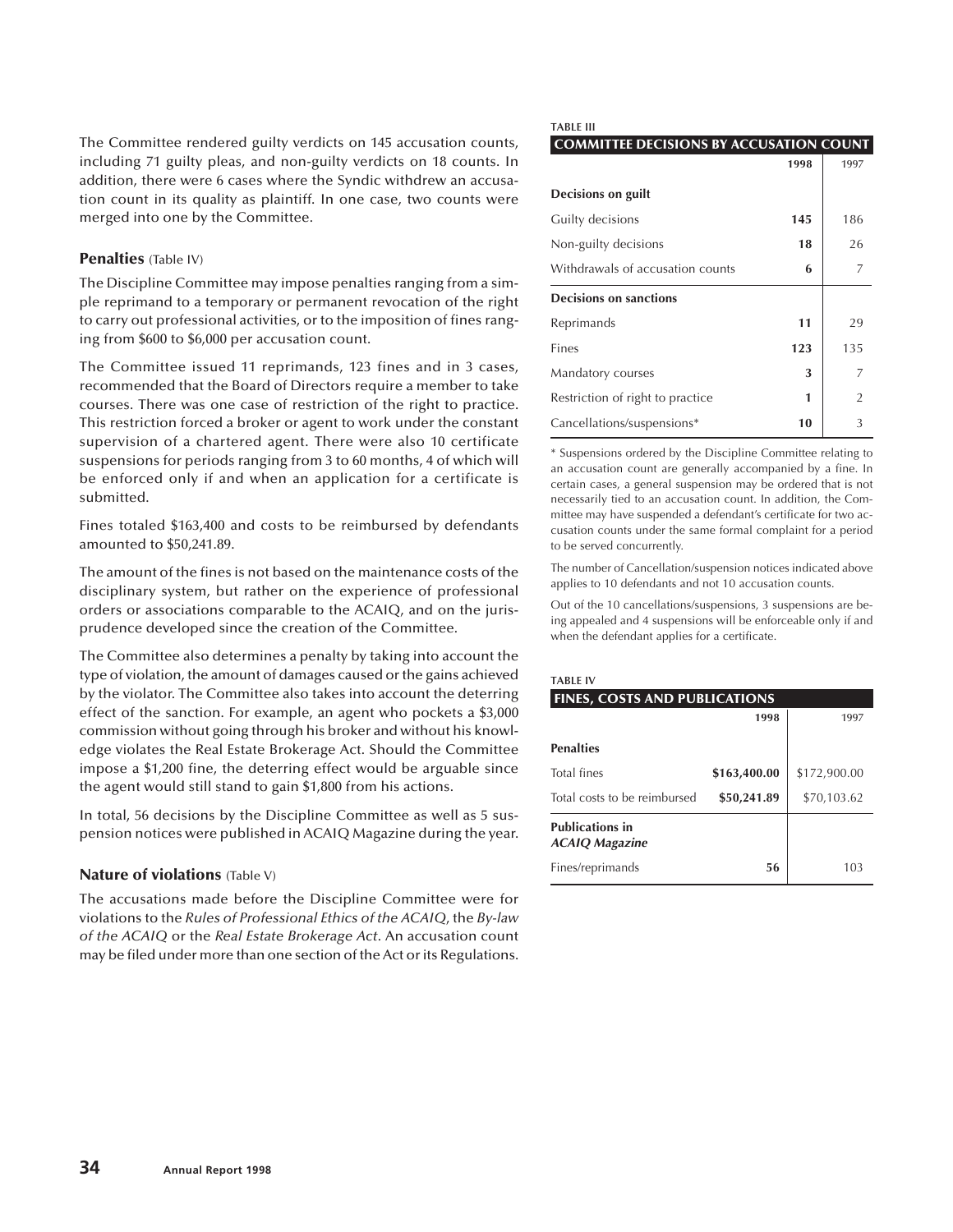| <b>TABLE V</b>                         |                            |                                                                 |  |  |
|----------------------------------------|----------------------------|-----------------------------------------------------------------|--|--|
| <b>ACCUSATION COUNTS AND PENALTIES</b> |                            |                                                                 |  |  |
|                                        |                            | Violations to the Rules of Professional Ethics of the ACAIQ     |  |  |
| <b>SECTION</b><br>OF CODE              | NUMBER OF<br><b>COUNTS</b> | PENALTIES                                                       |  |  |
| 1                                      | 1                          | $$3,500 +$ suspension                                           |  |  |
| $\overline{2}$                         | 1                          | Reprimand                                                       |  |  |
| 5                                      | 1                          | \$2,000                                                         |  |  |
| 11                                     | 9                          | Reprimand to \$3,000                                            |  |  |
| 13                                     | 23                         | Reprimand to \$3,000<br>$+1$ case of \$1,200 with<br>suspension |  |  |
| 22                                     | 1                          | \$800                                                           |  |  |
| 23                                     | 1                          | \$1,000                                                         |  |  |
| 24                                     | 14                         | Reprimand to \$1,500<br>+ suspension                            |  |  |
| 26                                     | $\overline{2}$             | \$800 to \$2,000                                                |  |  |
| 28                                     | $\overline{2}$             | \$1,000 to \$2,000                                              |  |  |
| 29                                     | 6                          | Reprimand to \$1,200                                            |  |  |
| 39                                     | 1                          | \$3,000 with suspension                                         |  |  |
| 40                                     | $\mathbf{1}$               | \$1,200                                                         |  |  |
| 41                                     | 6                          | \$600 to \$1,500                                                |  |  |
| 43                                     | 9                          | \$600 to \$1,500                                                |  |  |
| 45                                     | $\overline{2}$             | \$600 to \$1,200                                                |  |  |
| 46                                     | $\overline{4}$             | Reprimand to \$2,000                                            |  |  |
| 47                                     | 1                          | \$800                                                           |  |  |

## 54 2 \$6,000 **Violations to the By-law of the ACAIQ**

| <b>SECTION</b><br>OF CODE | NUMBER OF<br><b>COUNTS</b> | PENALTIES                                                                  |
|---------------------------|----------------------------|----------------------------------------------------------------------------|
| $\overline{2}$            | 3                          | \$600 to \$2,000                                                           |
| 71                        | 1                          | Reprimand                                                                  |
| 72                        | $\overline{2}$             | \$6,000 and<br>$$6,000 + suspension$<br>+ restriction of right to practice |
| 78                        | 1                          | Reprimand                                                                  |
| 85                        | $\overline{2}$             | Reprimand to \$800                                                         |
| 86 6°                     | 1                          | Stern reprimand                                                            |
| 98                        | 1                          | \$600                                                                      |
| 100                       | 2                          | \$600                                                                      |
| 101                       | 3                          | \$600 to \$1,200                                                           |
| 102                       | 1                          | \$1,200                                                                    |
| 103                       | 1                          | \$1,000                                                                    |
| 107                       | $\overline{2}$             | \$800 to \$1,200                                                           |
| 115                       | 1                          | \$2,000                                                                    |
| 122                       | 4                          | \$2,000                                                                    |
| 147                       | 17                         | \$600 to \$1,800<br>+ supervision                                          |

## **Violations to the Rules of Professional Ethics of the ACAIQ**

A total of 87 penalties were imposed in relation to accusation counts regarding violations to the Rules of Professional Ethics of the ACAIQ.

- 9 penalties for violation of section 11: "A member shall verify, in accordance with generally accepted practice, the information that he provides to the public or to another member. He shall be in a position to prove the accuracy of that information at all times."
- 23 penalties for violation of section 13: "A member shall not participate in any act or practice in real estate matters which may be illegal or which may cause prejudice to the public or to the profession."
- 14 penalties for violation of section 24: "A member shall protect and promote the interests of his client while providing fair treatment to all parties to a transaction".
- 9 penalties for violation of section 43 also have to be reported: This section stipulates that a member shall not abuse another member's good faith nor use unfair practices against him.

## **Violations to the By-law of the ACAIQ**

There were 42 penalties relating to accusation counts regarding violations to the By-law of the ACAIQ:

- 17 penalties for violation of section 147: "An affiliated real estate agent or broker shall, without delay, send to the person who manages the place of business to which he is assigned the information and documents required in order to maintain the records, books and registers." As in the past couple of years, this is the section of the By-law of the ACAIQ which was violated most often.
- 3 penalties for violation of section 2, relating to the use of the title of chartered real estate broker and carrying out the profession and to persons whom a chartered real estate broker may employ or authorize to act on his behalf.
- 2 penalties for violation of section 72, relating to the obligation by an affiliated broker or real estate agent to receive his compensation from a chartered broker only and not to share such compensation.
- 2 penalties for violation of section 85, relating to the provisions which must be included in the form "Exclusive Brokerage Contract – Sale of a Chiefly Residential Immovable".
- 2 penalties for violation of section 100, relating to the use of the mandatory form "Annex G – General".
- 3 penalties for violation of section 101, relating to advertising, client solicitation or representations relating to the carrying on of the activity of real estate broker.
- 2 penalties for violation of section 107, relating to the soliciting of a brokerage contract from a person who has awarded an exclusive brokerage contract having the same object to another real estate broker or to a multidisciplinary firm.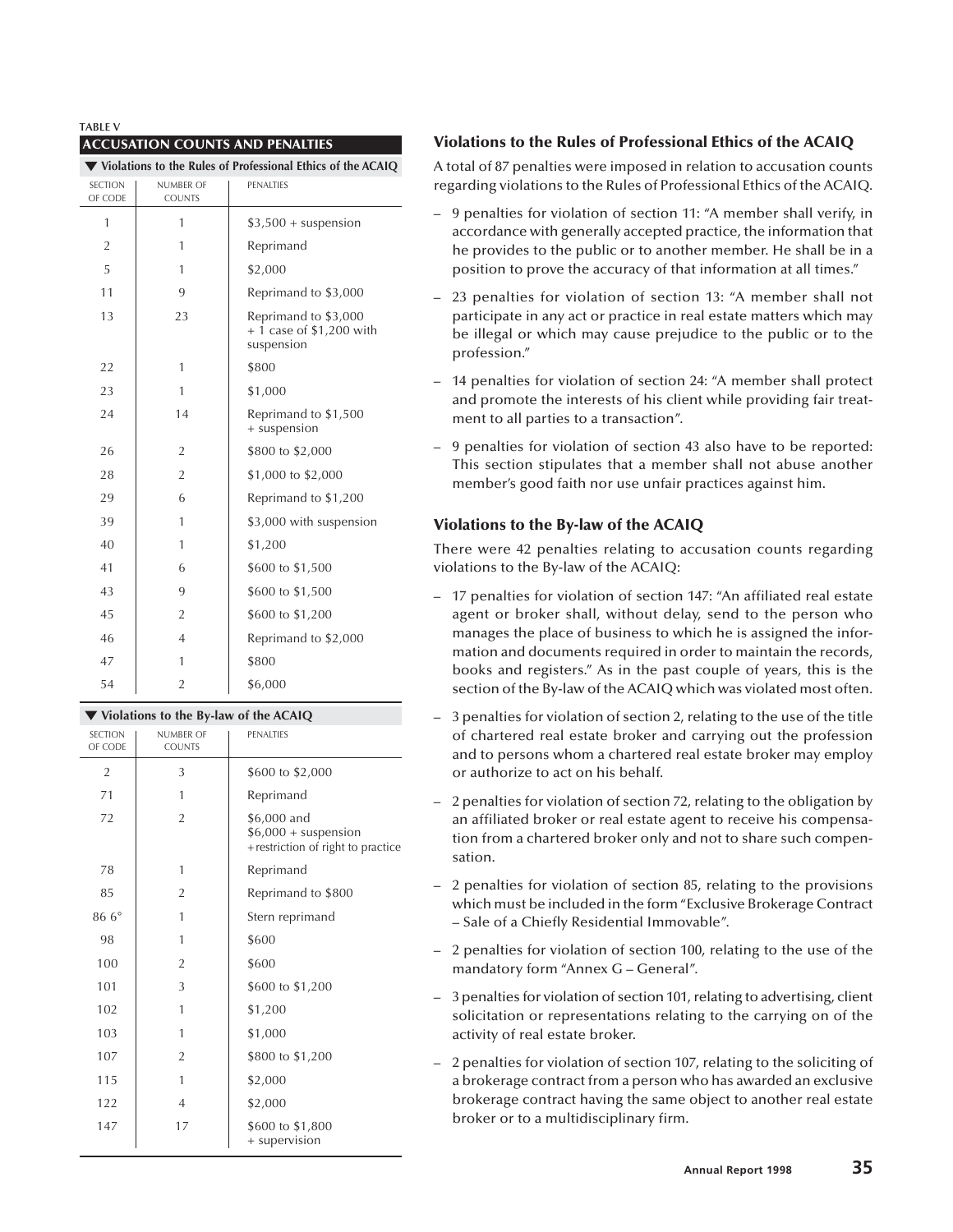– 4 penalties for violation of section 122, relating to the sending to the ACAIQ within one month following the end of each quarter in the calendar year of Schedules 11 (summary of deposits and withdrawals from the general trust account and from the special trust accounts), 12 (bank reconciliation statement of general trust account and each special trust account) and 13 (detailed list of sums held in the general trust account and in the special trust accounts).

## **Violations to the Real Estate Brokerage Act**

The Discipline Committee also imposed penalties in 4 cases of violation to sections of the Real Estate Brokerage Act:

- 1 penalty for violation of section 11, relating to sums of money received on behalf of others by a broker in the course of his duties which must be deposited into a trust account.
- 1 penalty for violation of section 19, relating to the fact that no agent may at any one time be employed by or authorized to act on behalf of more than one broker.
- 1 penalty for violation of section 22, relating to the obligation for a member of the Association to disclose his quality as broker or agent to the prospective contracting party when he holds an interest in the immovable property that is the object of a real estate transaction.
- 1 penalty for violation of section 26, relating to the obligation by the broker to share his compensation only with a market intermediary, another broker or with a broker pursuing his activities outside Quebec under another jurisdiction.

## **Violations to the Regulation respecting the application of the Real Estate Brokerage Act**

The Discipline Committee also imposed penalties in 2 cases of violation to sections of the Regulation respecting the application of the Real Estate Brokerage Act.

– 2 penalties for violation of section 26, relating to the mandatory format of certain Association forms.

Me **André Desgagné** Chairman of the Discipline Committee

#### **Cont'd of TABLE V ACCUSATION COUNTS AND PENALTIES**

| $\blacktriangledown$ Violations to the Real Estate Brokerage Act |                                   |                       |  |  |
|------------------------------------------------------------------|-----------------------------------|-----------------------|--|--|
| <b>SECTION</b><br>OF CODE                                        | <b>NUMBER OF</b><br><b>COUNTS</b> | <b>PENALTIES</b>      |  |  |
| 11                                                               |                                   | $$3,000 +$ suspension |  |  |
| 19                                                               |                                   | \$600                 |  |  |
| 22                                                               |                                   | Stern reprimand       |  |  |
| 26                                                               |                                   | \$1,500               |  |  |

#### **Violations to the Regulation respecting the application of the Real Estate Brokerage Act**

| <b>SECTION</b><br>OF CODE | <b>NUMBER OF</b><br><b>COUNTS</b> | PENALTIES        |
|---------------------------|-----------------------------------|------------------|
| 26                        |                                   | \$800 to \$1,600 |

#### **MEMBERS OF THE DISCIPLINE COMMITTEE**

The Discipline Committee is made up of at least three members, appointed for a three-year mandate. The chairman and substitute chairman are appointed by the government, among lawyers with at least ten years of practical experience. The others, all members of the ACAIQ, are appointed by the Board of Directors. The Committee secretary is also appointed by the Board of Directors.

| Chairman                      | Substitute chairman            |
|-------------------------------|--------------------------------|
| M <sup>e</sup> André Desgagné | M <sup>e</sup> Gilles Duchesne |
| <b>Members</b>                |                                |
| Albert-Mongrain, Darlene      | Guérard, Jean-Guy              |
| Allard, Denis                 | Hardacker, Lois                |
| Ariëns, Imelda                | Houde, Yves-Denis              |
| Bachir, Samir                 | Jones, Stewart                 |
| Belley, Louise                | Kimpton, Pierre                |
| Blanchard, Gaétane            | La Palme, Léo                  |
| Bourgeault, Maryse            | Langelier Sanche, Michèle      |
| Brosseau, Serge               | Lapointe, Guy F.               |
| Brunet, Luc                   | Laurin, lean                   |
| Bureau, Denis                 | Lavoie, Hélène                 |
| Cayer, Louis                  | LeBel, Réjean                  |
| Corbeil, Jean-Marc            | Lecompte, Éloi                 |
| Cousineau, Andrée             | Léger, Éric                    |
| D'Aoust, Robert               | Lemoine, Albert                |
| Depelteau, Clément            | Léonard, Michel                |
| Duguay, Louise                | Leroux, Robert                 |
| Dumais, France                | Lévesque, Pierre               |
| Dupras, Marie-Andrée          | Liboiron, Michel               |
| Fecteau, Luce                 | Mailloux, Luc                  |
| Fiasché, Nicola               | Martel, Paul-André             |
| Forlini, Nancy                | <b>Ouellet</b> , Damien        |
| Gadoua, Pierre                | Patry, Pierre                  |
| Gagnon, Micheline             | Pelchat, Daniel                |
| Gagnon, Normand               | Pépin, Lucie                   |
| Gaspard, Jean-Pierre          | Perrault, Jean-Nicolas         |
| Gauthier, Lise M.             | Racine, Normand                |
| Gauthier, Nicole              | Robitaille, Paul               |
| Gélinas, Bernard              | Santarelli, Adrian             |
| Gendreau, Denise              | Shelso, Robert                 |
| Gignac, Lucille               | Théorêt, André                 |
| Girard, Bernard               | Trudeau, Jerry R.              |
| Giroux Laveau, Lana           | Waddell, France                |
| Godin, Muriel                 | White, Kenneth                 |
| Grossenbacher, Danielle       |                                |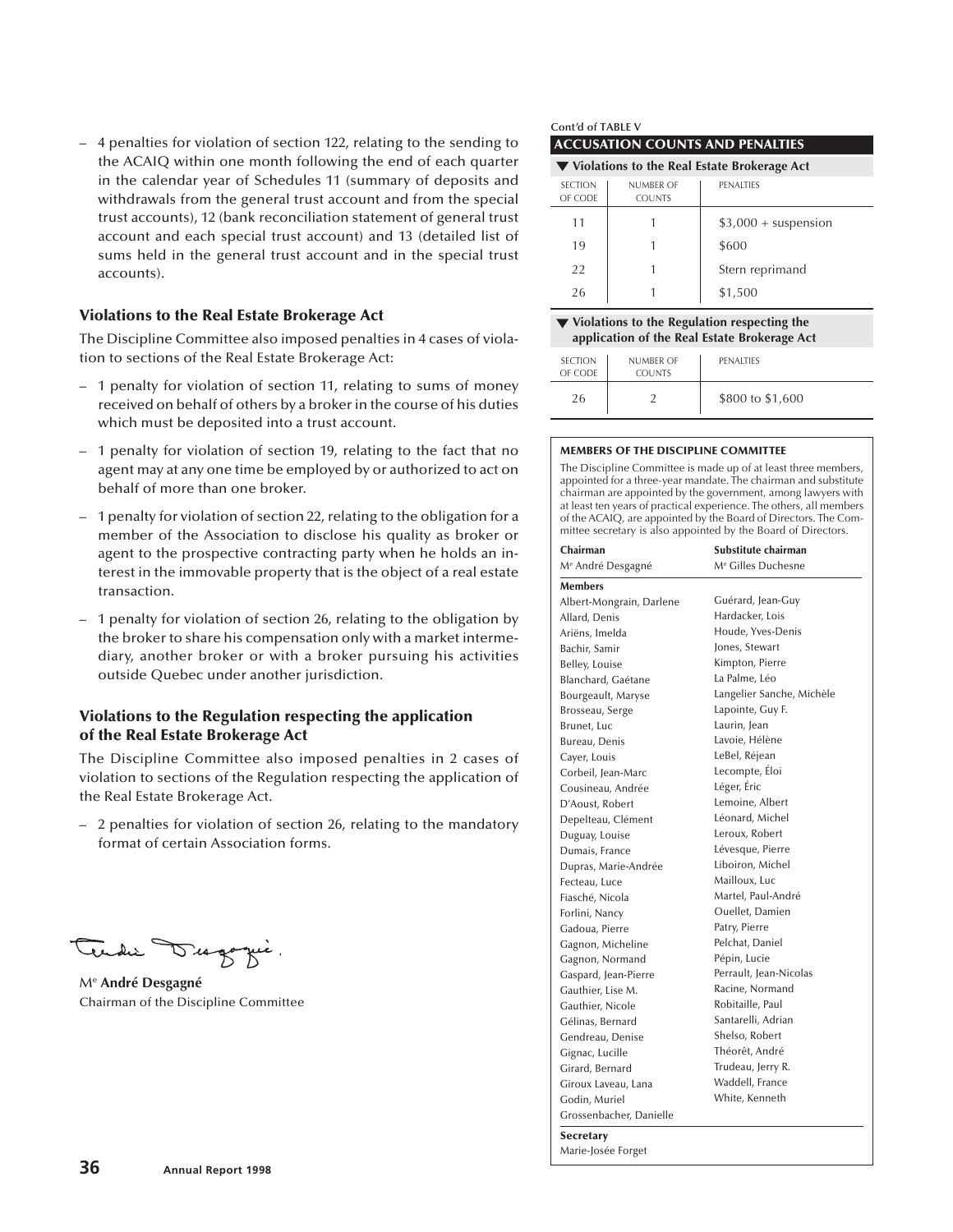

# **Professional Inspection Committee's Report**

#### **Jocelyn Gagné**

Chairman of the Professional Inspection Committee

*In 1998, the Professional Inspection Committee pursued its goal of taking a closer look at the work of agents.*

> $\operatorname{\mathsf{W}}$ e submitted a report containing our recommendations to all the agents whose files we examined. We also met the majority of them in order to explain our comments and recommendations. These meetings enabled us to convey to brokers and agents a lot of relevant information which we hope will help increase public safety. The great majority of participants demonstrated a willingness to learn and were receptive to this approach.

## **Role of the Committee**

The ACAIQ's mission statement, under section 66 of the Real Estate Brokerage Act, shows the extent to which the legislator intended for professional inspection to be part and parcel of the Association's activities:

66. The primary role of the Association is to ensure the protection of the public by the enforcement of rules of professional ethics and the professional inspection of its members, and in particular by seeing to it that its members pursue their activities in accordance with the Act and the regulations.

This determination is further enhanced in a description of the Professional Inspection Committee's mission under section 108, which reads:

108. The function of the committee is to supervise the carrying on of the professional activities of the members of the Association, with the exception of professional competence, in particular by auditing their records, accounts, books and registers.

The Committee is also required to make recommendations to correct any discrepancy observed during its inspections.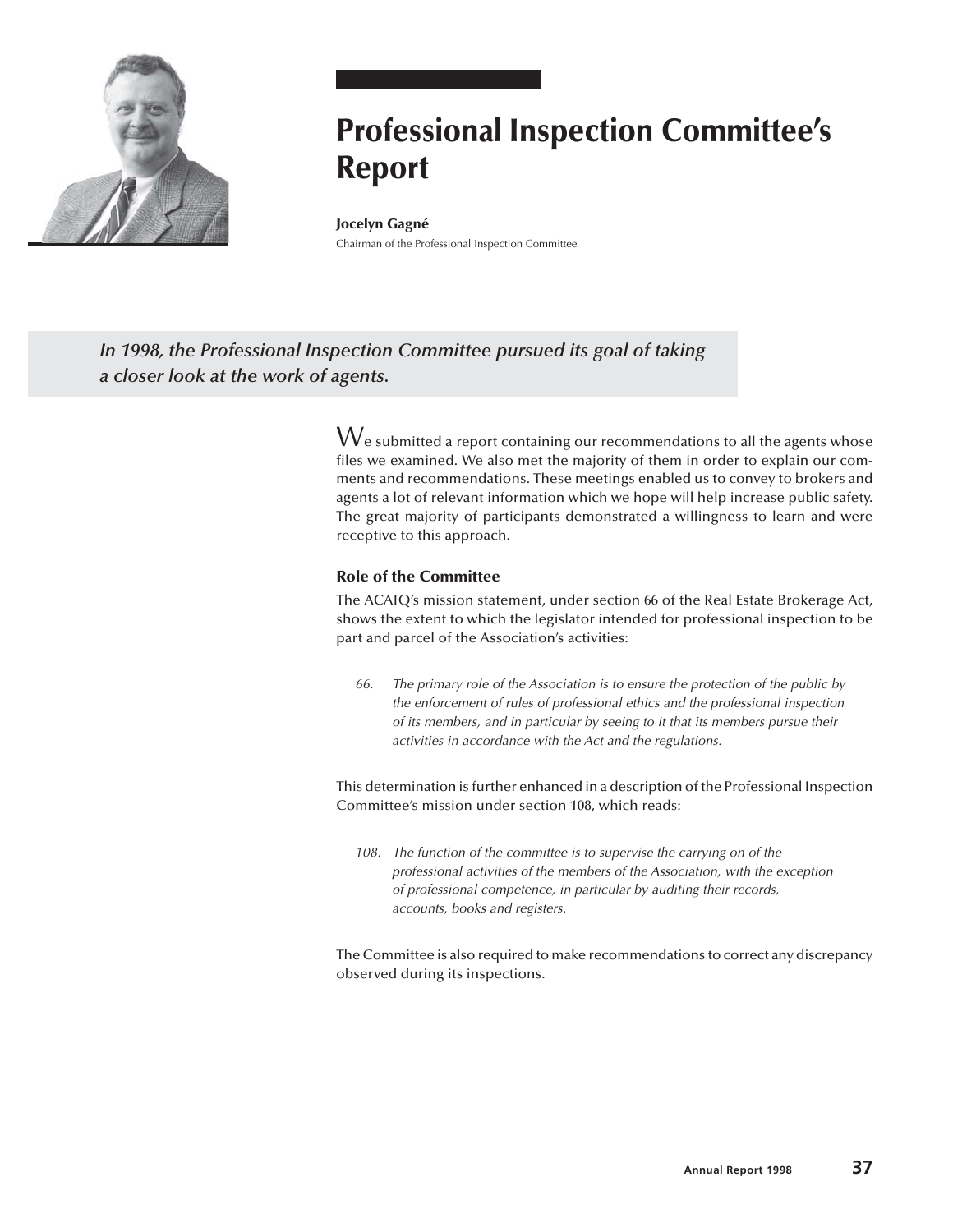The Professional Inspection Committee's mandate allows it to extend its actions to every application of the Real Estate Brokerage Act and its regulations, as well as to all members of the Association. This is why, beginning January 1997, we decided to inspect the real estate brokerage activities of all agents while continuing to monitor brokers' books and registers. We feel that this approach has much more impact on the protection of the public since it deals with actions that directly involve the consumer. In the course of this review, we examined how agents and brokers fulfilled their obligations with regard to the brokerage contracts and promises to purchase which they drafted and negotiated, and how they advised their clients in these transactions.

## **Number of inspections**

During 1998, inspectors visited 506 brokers and examined the brokerage contracts and completed transactions files of 2,491 agents, or approximately one third of the members of the profession. After the inspection, each broker and agent received a personal report containing our observations and recommendations.

Following these inspections, the members of the Committee met with the brokers and agents concerned to explain the comments contained in their report and the corrective action to be taken. Sixty-nine such meetings were organized during the year in which more than 1,700 agents and brokers took part. This approach appeared to be productive and very much appreciated by the members. Judging from the questions received during theses presentations, we noticed a marked improvement in the competence of agents and brokers.

Again this year, we endeavoured to cover the various regions about equally, but without adhering strictly to this principle.

## **Cases referred to the Syndic following an inspection**

In most cases where we found discrepancies, we were able to correct these through simple recommendations and follow-up by the Committee. However, a small number of cases had to be referred to the Syndic for investigation.

## **Accounts held in trust**

As of December 31, 1998, only 487 brokers held an account in trust. However, these accounts are accessed by more than 6,447 agents. As a general rule, we noted that brokers' books for these in-trust accounts were properly kept.

In several regions, it is not current practice to ask for a deposit, and in the few cases where there is one, the trustee is usually not a real estate broker. This poses a problem for public safety, since it is impossible for the Professional Inspection Committee or the Syndic to audit these transactions. The Real Estate Brokerage Act has no provisions to force a trustee who is not a member of the Association to provide information to the Syndic or to an ACAIQ inspector. Even if a promise to purchase states that a deposit was paid, it is possible that in reality, no amount has been paid in trust to the designated trustee, either because the agent simply did not give it to the trustee or else because the trustee has decided not to deposit it.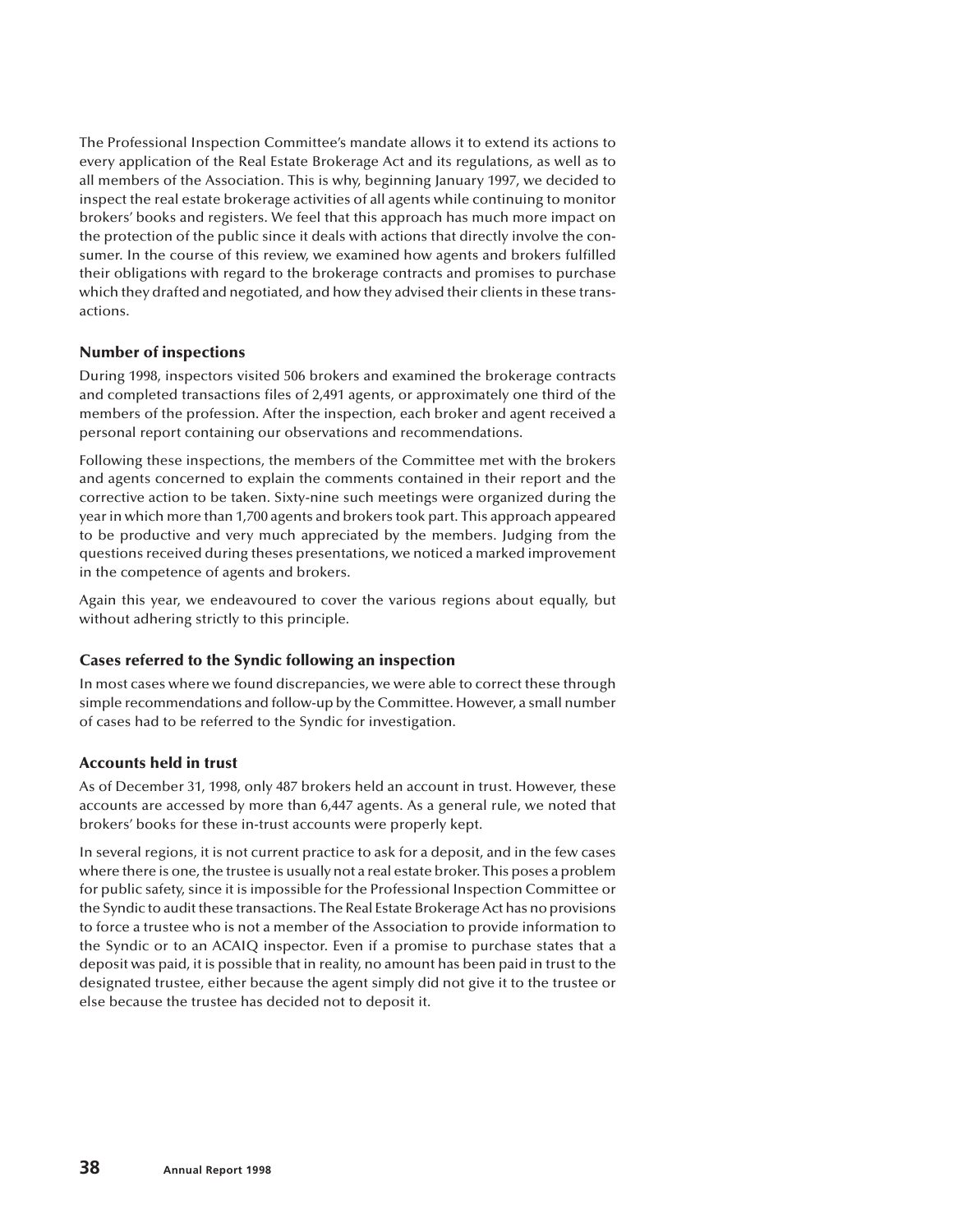#### **General observations**

Because we focused more attention on the work of agents, we were able to make certain observations that are closely related to the protection of the public. Going through agents' transaction files, we were able to form a fairly good idea of the quality of their work and the care taken in serving their clients.

The verification of the information that is conveyed to the public and to other members regarding the object of a brokerage contract remains a major concern, even though there has been marked improvement. Brokers and agents are generally more aware of their responsibilities in this regard, and in several offices, the make-up of the files is constantly improving. We will certainly continue to focus on this area, because the problem of non-verified information remains the main cause for claims against real estate brokers and agents.

Several issues enabled us to stress the duty that befalls real estate brokers and agents to inform and advise their clients. The pyrite problem which prompted the ACAIQ to provide guidelines to brokers and agents working in areas at risk is one example of this.

We noted again this year that brokers are becoming more and more aware of their legal responsibilities under the law and tend to take them more seriously. At the same time, we noted an increase in the number of agents at the largest brokers.

The notions of place of business and establishment continue to create deviant situations and behaviours regarding bookkeeping, registers and agent supervision. Clarification is needed in that area.

Generally speaking, books and registers are being kept considerably better and a good number of brokers now use a computerized system that meets legal requirements. Others use conventional registers issued by the ACAIQ and these seem to work well for them. However, a small number of brokers are still experiencing problems in this area. We have also noted that some agents are very late in submitting documents to their broker.

In reviewing agents' brokerage contract and transaction files, we noted that certain details concerning the proper use of mandatory forms is still a problem for agents. The main problems have to do with:

- Choosing the proper form and filling it out properly.
- Choosing and drafting provisions that correctly reflect the will of the parties and have legal implications.
- Following up on conditions attached to a promise to purchase.
- We found a good number of promises to purchase that were void because they were accepted with changes or after the deadline had expired; because they were notified after the deadline or not at all; or because there was no follow-up on the conditions concerning, notably, clause A4.2 of Attachment A.
- Similarly, we came across a good number of invalid brokerage contracts.

#### **Other activities**

Several new brokers asked to meet with us to make sure they would set up their files and registers properly right from the start. We have always been open to these requests and have altered our inspection program so that we could meet with them during their first few months of operations.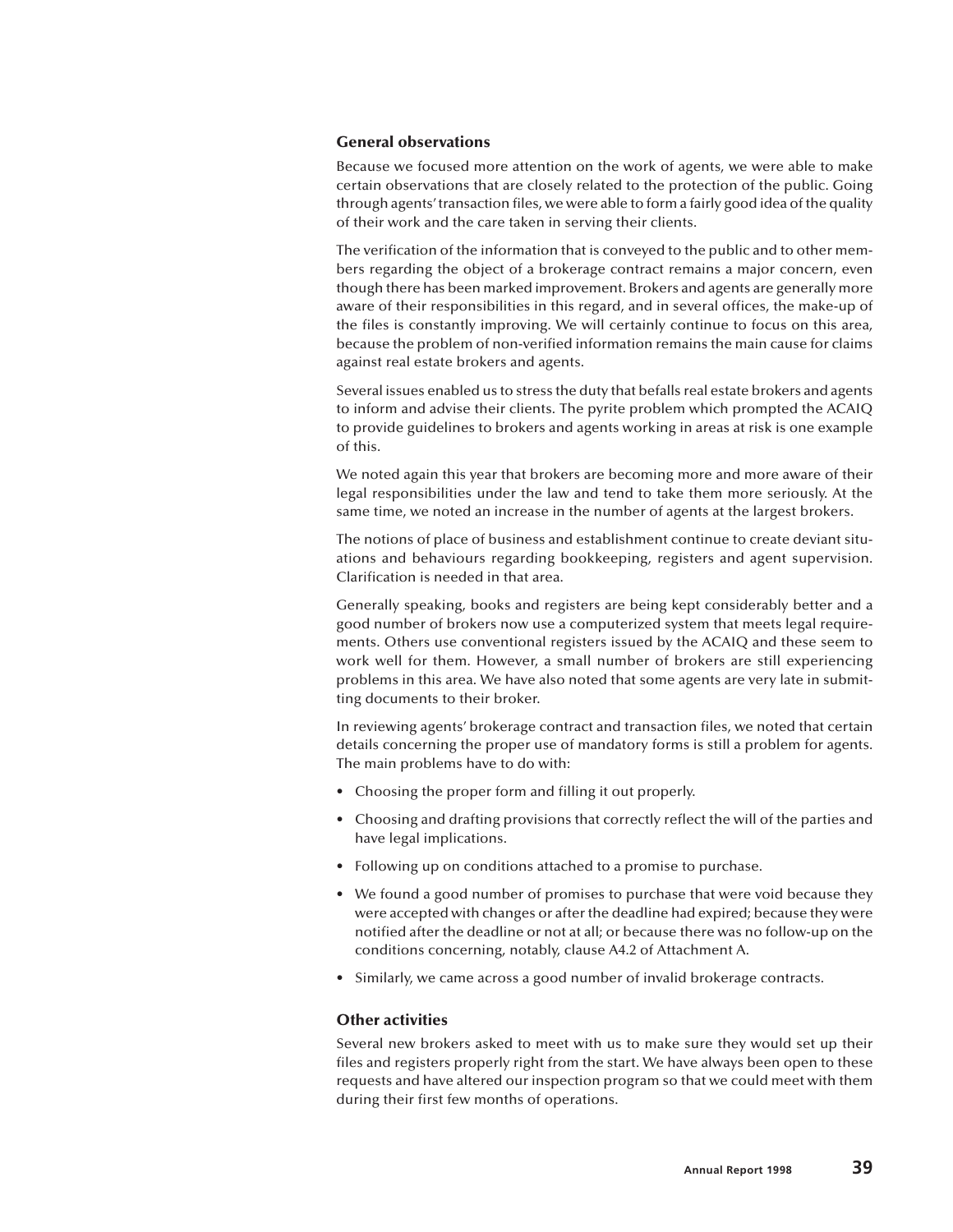## **Recommendations to the Board of Directors**

Need for ongoing training: Our activities of the past year have enabled us to observe that the members of the profession recognize the need for an adequate ongoing training program. We recommend that the Board look into this matter.

Management of in-trust deposits: We wish again this year to draw the Board's attention to the matter of deposits that escape the audits of the Professional Inspection Committee or the Syndic because they are paid to a trustee over whom the Association has no jurisdiction. We also recommend that the Board of Directors examine this matter in order to find ways to make these audits possible.

<u>Jan Sala</u>

**Jocelyn Gagné** Chairman of the Professional Inspection Committee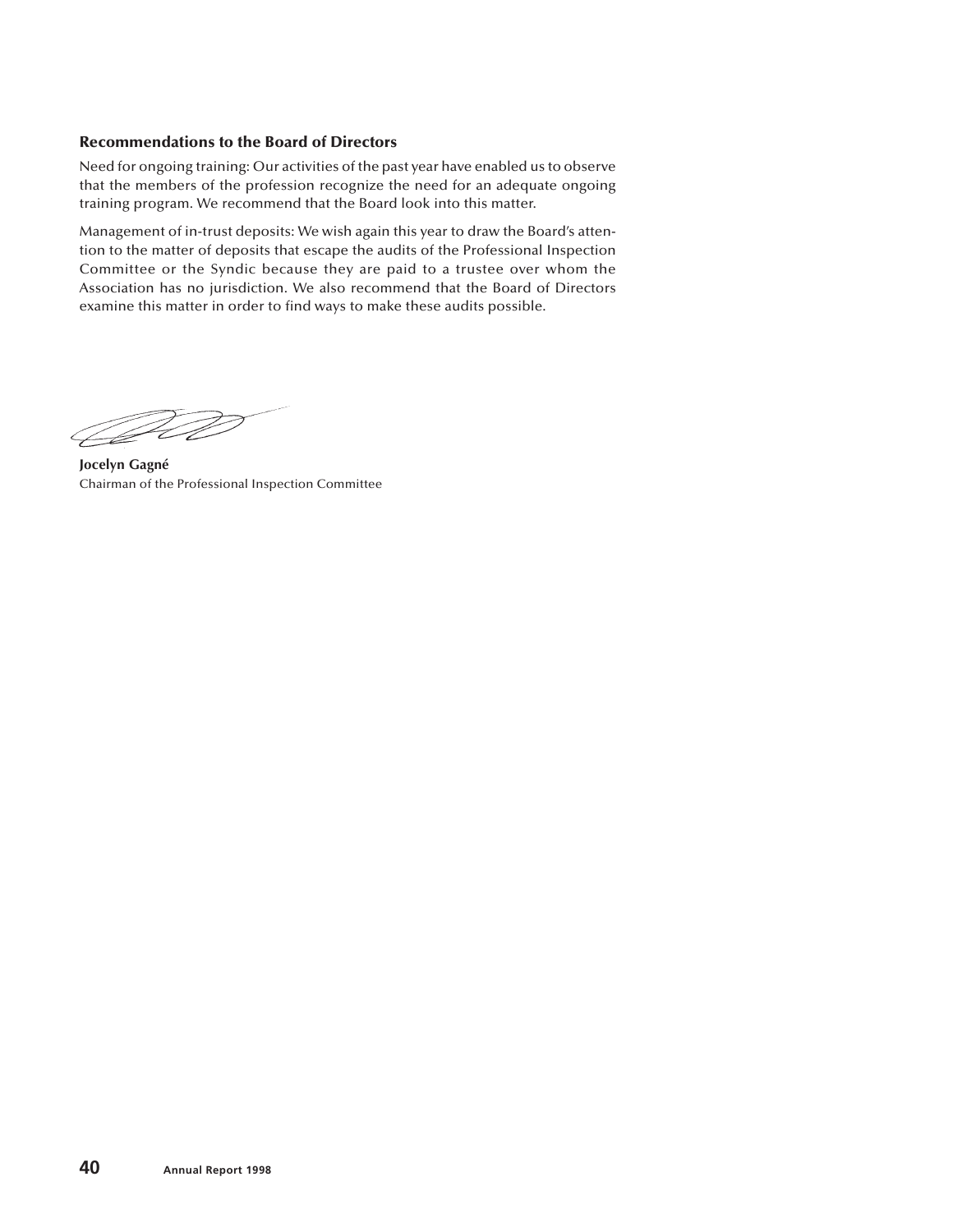

## **Treasurer's Report**

**David Farber**, Treasurer Chairman of the Finance Committee

Ine Association des courtiers et agents immobiliers du Québec ended the 1998 fiscal year with an accumulated surplus of \$601,345. This amount includes an accumulated surplus of \$543,366 in penal revenues and the Association's current operating surplus of \$57,979.

For the year 1998 itself, the surplus is \$378,005, i.e. \$266,451 in penal revenues and \$111,554 from normal operations. This year, the accumulated operating surplus is less due to a \$53,575 deficit in 1997.

It should also be noted that the penal surplus includes an amount of \$230,000 which, in 1997, had been allocated to an awareness-building campaign that will be implemented in 1999. Additional monies will be injected to carry out this campaign, aimed at making the public aware of both the risk of dealing through a person who is practicing illegally and the benefits of using the services of a certified broker or agent.

This year's highlights include a slight increase in revenues and non-recurring supplementary expenses tied to the Office des professions affiliation issue and the Association's strategic plan. A few factors are responsible for the boost in revenues, including an increase in the number of members and interest from trust accounts that leapt from \$93,728 in 1997 to \$251,225 in 1998.

Major variations were also noted in some expense items. The Association administrative restructuring – as a result of our strategic plan – required severance packages for three people totaling \$290,244 that were added to salaries and payroll taxes. Strategic planning also cost \$39,500 in professional fees, and approximately \$3,500 in miscellaneous meeting expenses. This plan will greatly increase the Association's organizational efficiency, including by streamlining its administrative structure. Both the public and the members of the profession will benefit from this in various ways.

We must also mention expenses in the amount of \$15,000 for computer courses given to Association staff and \$10,000 in specialized training for programmers on the use of a new database server. These expenses come under salaries and payroll taxes.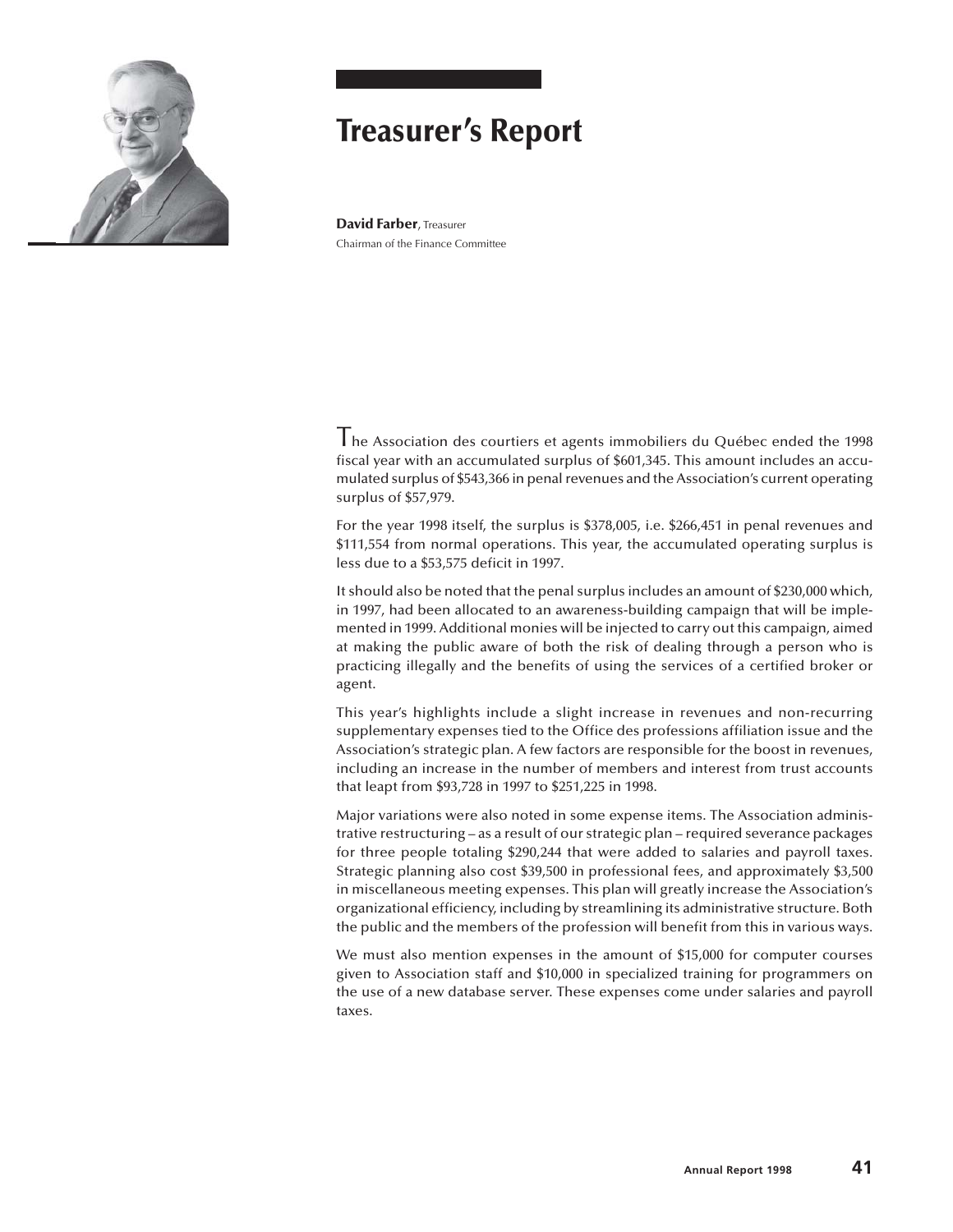Substantial savings upwards of \$45,000 were achieved thanks to a drop of almost 25% in the amount paid to the Québec Inspector General of Financial Institutions. The Association also reduced the number of issues of ACAIQ Magazine from four to three in 1998. We are glad to stress that the Association's administrative restructuring, the Office des professions affiliation issue and the revision of the Real Estate Brokerage Act did not adversely affect the Association's financial picture.

As treasurer, I spent nine days in the course of the past year auditing expenses, at the Association's office. This resulted in the development of new policies and the improvement of certain work methods.

Saind Farler

**David Farber** Chairman of the Finance Committee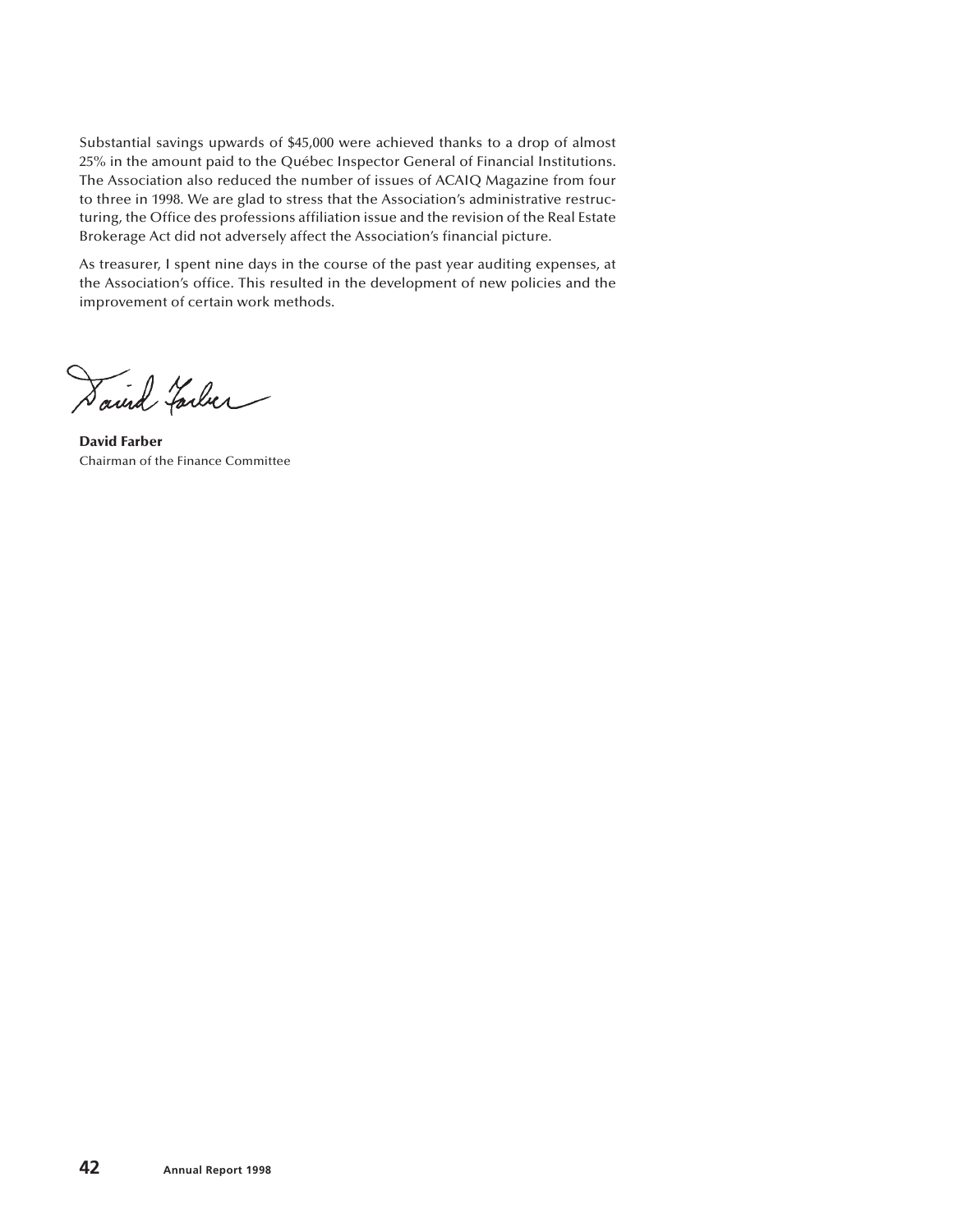**SamsonBélair Deloitte & Touche**

## **Auditors' Report**

**Samson Bélair/Deloitte & Touche**, S.E.N.C. Chartered Accountants

**TotheMembersof** Associationdescourtiers etagentsimmobiliers duQuébec  $\rm{W}_{e}$  have audited the balance sheet of the Association des courtiers et agents immobiliers du Québec as at December 31, 1998 and the statements of revenue and expenses and surplus for the year then ended. These financial statements are the responsibility of the Association's management. Our responsibility is to express an opinion on these financial statements based on our audit.

We conducted our audit in accordance with generally accepted auditing standards. Those standards require that we plan and perform an audit to obtain reasonable assurance whether the financial statements are free of material misstatement. An audit includes examining, on a test basis, evidence supporting the amounts and disclosures in the financial statements. An audit also includes assessing the accounting principles used and significant estimates made by management, as well as evaluating the overall financial statement presentation.

In our opinion, these financial statements present fairly, in all material respects, the financial position of the Association as at December 31, 1998 and the results of its operations and the changes in its financial position for the year then ended in accordance with generally accepted accounting principles.

Samson Sélair<br>Deloitte + Touche

Chartered Accountants February 12, 1999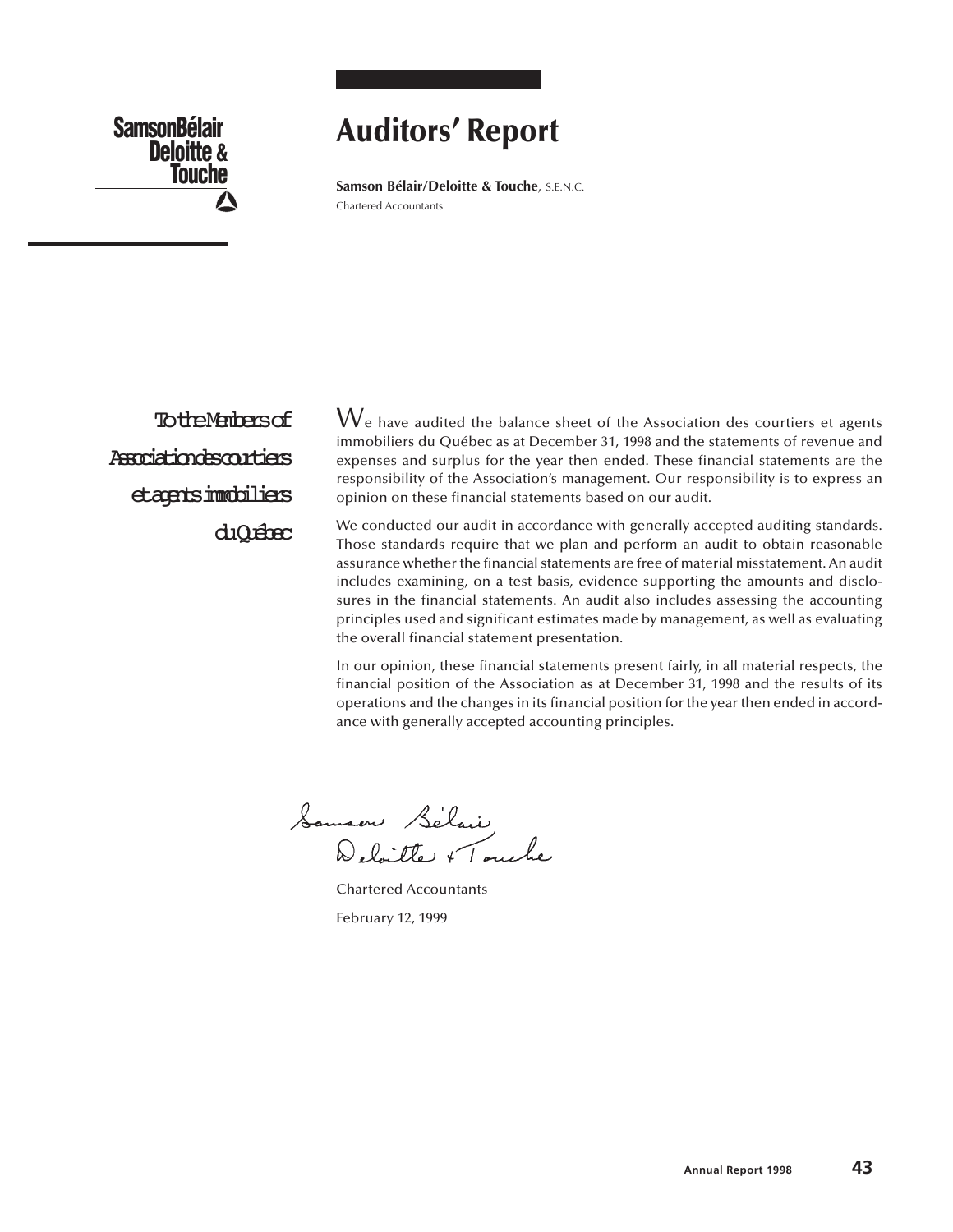# **Statement of revenue and expenses**

year ended December 31, 1998

|                                                                        |            | 1998              |            | 1997              |
|------------------------------------------------------------------------|------------|-------------------|------------|-------------------|
| <b>Revenue</b><br>Fees                                                 |            |                   |            |                   |
| Members                                                                |            | \$3,138,852       |            | \$3,106,805       |
| Supplies and services                                                  |            |                   |            |                   |
| Sales                                                                  | \$558,541  |                   | \$562,979  |                   |
| Less direct costs                                                      | (367, 514) | 191,027           | (343, 194) | 219,785           |
| Discipline                                                             |            |                   |            |                   |
| Penalties and disbursements received                                   | 221,092    |                   | 276,892    |                   |
| Less direct costs                                                      | (174, 910) | 46,182            | (265, 193) | 11,699            |
| Illegal exercice (Schedule)                                            | 487,950    |                   | 463,200    |                   |
| Less direct costs (Schedule)                                           | (221, 499) | 266,451           | (186, 285) | 276,915           |
| Investment income and other                                            |            | 178,586           |            | 161,751           |
|                                                                        |            | 3,821,098         |            | 3,776,955         |
| <b>Expenses</b>                                                        |            |                   |            |                   |
| Salaries and employee benefits                                         |            | 2 401,670         |            | 2,005,978         |
| Office expenses                                                        |            | 274,136           |            | 242,236           |
| Occupation of premises (Note 4)                                        |            | 352,971           |            | 359,050           |
| Attendance allowance and employee benefits                             |            | 80,103            |            | 62,999            |
| Meetings and travelling                                                |            | 195,501           |            | 163,864           |
| Elections                                                              |            | 15,410            |            | 19,226            |
| Publications and public relations                                      |            | 56,919            |            | 76,702            |
| Professional fees                                                      |            | 80,687            |            | 78,755            |
| Financial expenses<br>Depreciation                                     |            | 10,453<br>117,251 |            | 11,197<br>143,357 |
|                                                                        |            |                   |            |                   |
|                                                                        |            | 3,585,101         |            | 3,163,364         |
| <b>Excess of revenue over expenses</b>                                 |            |                   |            |                   |
| before undernoted items                                                |            | 235,997           |            | 613,591           |
| Other revenue                                                          |            |                   |            |                   |
| Interest from trust accounts (Note 5)                                  |            | 251,225           |            | 93,728            |
| Contribution to the Inspecteur général<br>des institutions financières |            | (109, 217)        |            | (193, 859)        |
| <b>Excess of revenue over expenses</b>                                 |            | 378,005<br>\$     |            | \$513,460         |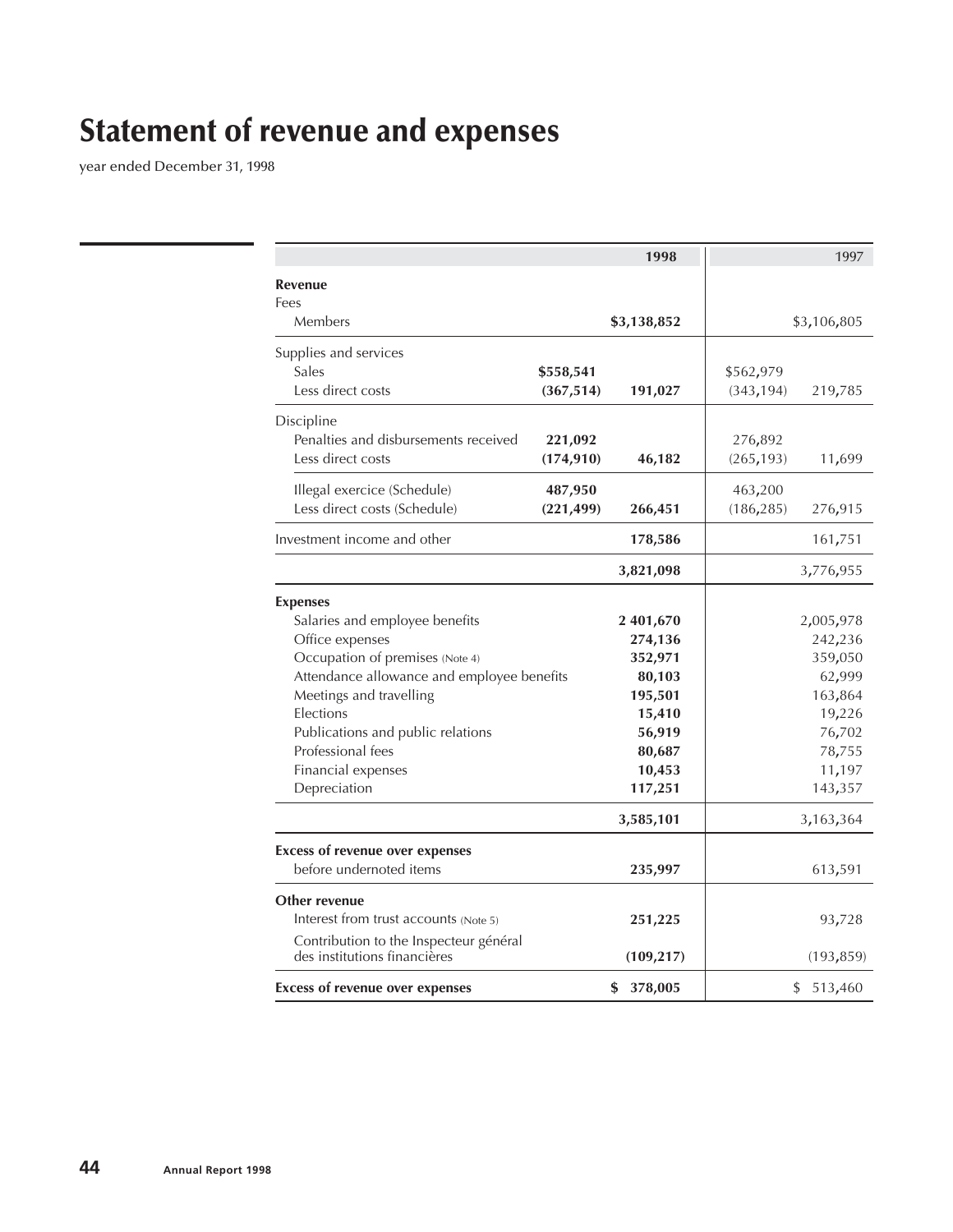# **Statement of surplus**

year ended December 31, 1998

|                                    |                             |              | 1998      | 1997         |
|------------------------------------|-----------------------------|--------------|-----------|--------------|
|                                    | Invested in<br>fixed assets | Unrestricted | Total     | Total        |
| Balance, beginning of year         | \$336,286                   | \$(112, 946) | \$223,340 | \$(290, 120) |
| Excess of revenue<br>over expenses | (177,084)                   | 555,089      | 378,005   | 513,460      |
| Investment in fixed assets         | 101,925                     | (101, 925)   |           |              |
| Balance, end of year               | \$261,127                   | \$340,218    | \$601,345 | \$223,340    |

# **Balance sheet**

year ended December 31, 1998

|                       |                                          | 1998        | 1997          |
|-----------------------|------------------------------------------|-------------|---------------|
|                       | <b>Assets</b>                            |             |               |
|                       | Current assets                           |             |               |
|                       | Cash                                     | \$2,255,908 | \$<br>315,613 |
|                       | Temporary investments                    | 1,489,011   | 2,562,325     |
|                       | Accounts receivable                      | 84,003      | 125,205       |
|                       | Supplies inventory                       | 148,264     | 82,475        |
|                       | Prepaid expenses                         | 19,881      | 34,235        |
| Approved by the Board |                                          | 3,997,067   | 3,119,853     |
|                       | Fixed assets (Note 3)                    | 261,127     | 336,286       |
|                       |                                          | \$4,258,194 | \$3,456,139   |
|                       | <b>Liabilities</b>                       |             |               |
|                       | <b>Current liabilities</b>               |             |               |
|                       | Accounts payable and accrued liabilities | \$1,048,679 | \$<br>803,707 |
|                       | Deferred revenue                         | 2,527,664   | 2,274,273     |
| Director              |                                          | 3,576,343   | 3,077,980     |
|                       | Deferred lease inducement                | 80,506      | 154,819       |
| d Tarber              |                                          | 3,656,849   | 3,232,799     |
| Director              | <b>Surplus</b>                           |             |               |
|                       | Invested in fixed assets                 | 261,127     | 336,286       |
|                       | Unrestricted                             | 340,218     | (112, 946)    |
|                       |                                          | 601,345     | 223,340       |
|                       |                                          | \$4,258,194 | \$3,456,139   |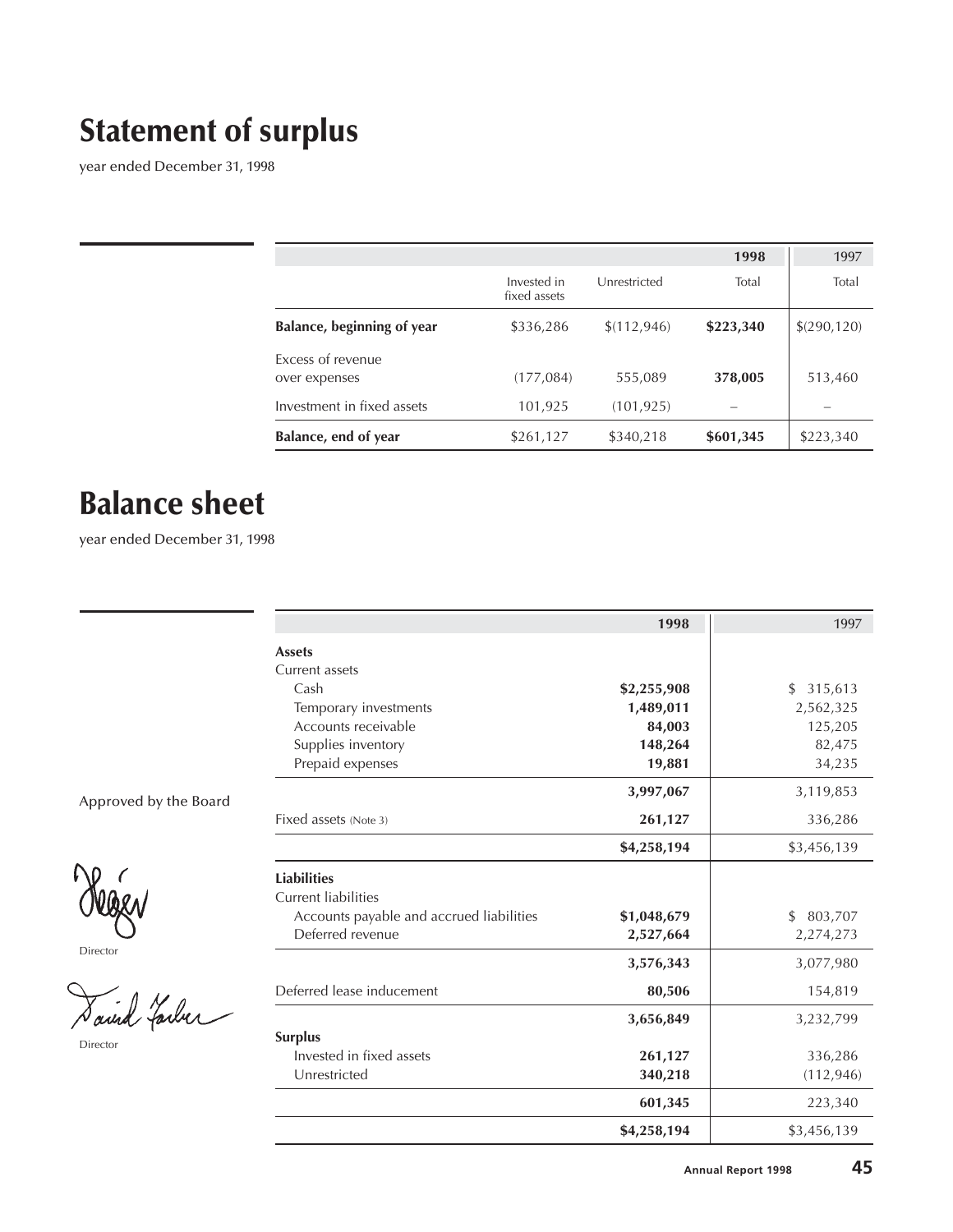## **Notes to the financial statements**

year ended December 31, 1998

#### **1. Description of the organization**

The Association, incorporated under the *Real Estate Brokerage Act* (Québec), monitors and promotes public interest through timely and appropriate supervision of the profession, fair and equitable regulatory control, and consistent and effective training of real estate agents and brokers.

#### **2. Accounting policies**

The financial statements have been prepared in accordance with generally accepted accounting principles and include the following significant accounting policies:

#### *Inventory valuation*

The supplies inventory is valued at the lower of cost and net realizable value. Cost is determined by the average cost method.

#### *Depreciation and amortization*

Fixed assets are depreciated and amortized over their estimated useful lives according to the straight-line method and the following annual rates:

| Furniture and leasehold improvements | 6 years |
|--------------------------------------|---------|
| Office equipment                     | 4 years |
| Telephone equipment                  | 5 years |
| Computer equipment                   | 3 years |
| Computer update                      | 1 year  |

#### *Deferred revenue*

Income from annual fees is charged to earnings on a monthly basis and distributed over the duration of certificates.

#### *Deferred lease inducement*

The deferred lease inducement represents an amount of \$445,880 collected from the landlord as an inducement premium for rental of the premises. This income is amortized on a straightline basis over the duration of the lease, which expires in June 2000. The amortization is applied against occupancy costs on the statement of revenue and expenses.

#### **3. Fixed assets**

| 1998                                    |             |                                              |                   | 1997              |
|-----------------------------------------|-------------|----------------------------------------------|-------------------|-------------------|
|                                         | Cost        | Accumulated depreciation<br>and amortization | Net book<br>value | Net book<br>value |
| <b>Furniture</b><br>\$                  | 407,552     | 356,936<br>\$                                | \$50,616          | \$87,539          |
| Office equipment                        | 85,469      | 56,924                                       | 28,545            | 9,754             |
| Telephone equipment                     | 82,955      | 65,524                                       | 17,431            | 15,242            |
| Computer equipment and computer updates | 636,364     | 550,289                                      | 86,075            | 95,145            |
| Leasehold improvements                  | 332,204     | 253,744                                      | 78,460            | 128,606           |
|                                         | \$1,544,544 | \$1,283,417                                  | \$261,127         | \$336,286         |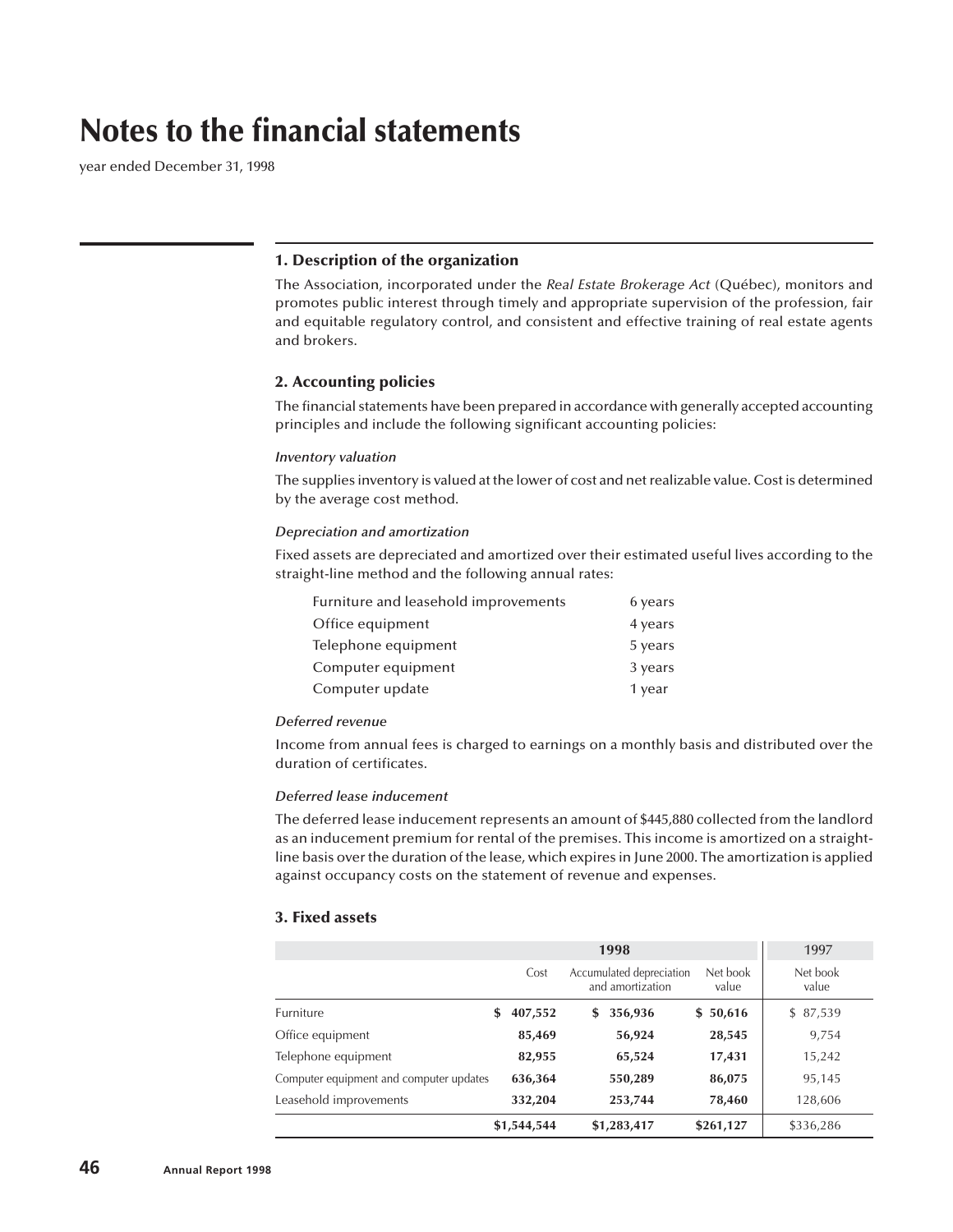## **Notes to the financial statements (cont'd)**

year ended December 31, 1998

#### **4. Occupation of premises**

Occupation of premises expenditures include the following:

|                                           | 1998      | 1997      |
|-------------------------------------------|-----------|-----------|
| Rental and occupational costs             | \$412,581 | \$418,905 |
| Amortization of leasehold improvements    | 52,179    | 51,134    |
| Amortization of deferred lease inducement | (71104)   | (74, 313) |
| Sub-leasing revenue                       | (40685)   | (36, 676) |
|                                           | \$352,971 | \$359,050 |

#### **5. Fund for public information**

A fund entitled "Fonds de financement de l'Association des courtiers et agents immobiliers du Québec pour l'information du public" was established by the Board of Directors of the Association in accordance with the Real Estate Brokerage Act (Québec). The fund consists of interest generated by the sums of money held in trust in conformity with the law. The fund shall be used primarily for the production and release of information relating to the rights of the public in the field of real estate brokerage and, subsidiarily, for professional inspection of the members of the Association and, if funds are sufficient, for discipline of those members.

Interest thus paid to the fund and fund-related expenses, which are included in the revenue and expenses of the Association, are as follows:

|                                                          | 1998      | 1997      |
|----------------------------------------------------------|-----------|-----------|
| Earnings                                                 |           |           |
| Interest on sums of money held in trust paid to the fund | \$251,225 | \$93,728  |
| Fund related expenses                                    |           |           |
| Information relating to public rights*                   | 156,972   | 284,677   |
| Professional inspection                                  | 246,507   | 198,953   |
| Discipline                                               | 218,040   | 255,455   |
|                                                          | \$621,519 | \$739,085 |
| Balance of the fund                                      |           |           |

\* Directly available to the public \$131,407 in 1998 and \$110,477 in 1997.

#### **6. Commitment**

The Association has entered into a long-term lease agreement expiring in June 2000 which calls for lease payments of \$522,348 for the rental of premises, including premises the Association has since sublet to a third party. The minimum amounts payable over the forthcoming years are as follows:

**1999**: \$348,232 / **2000**: \$174,116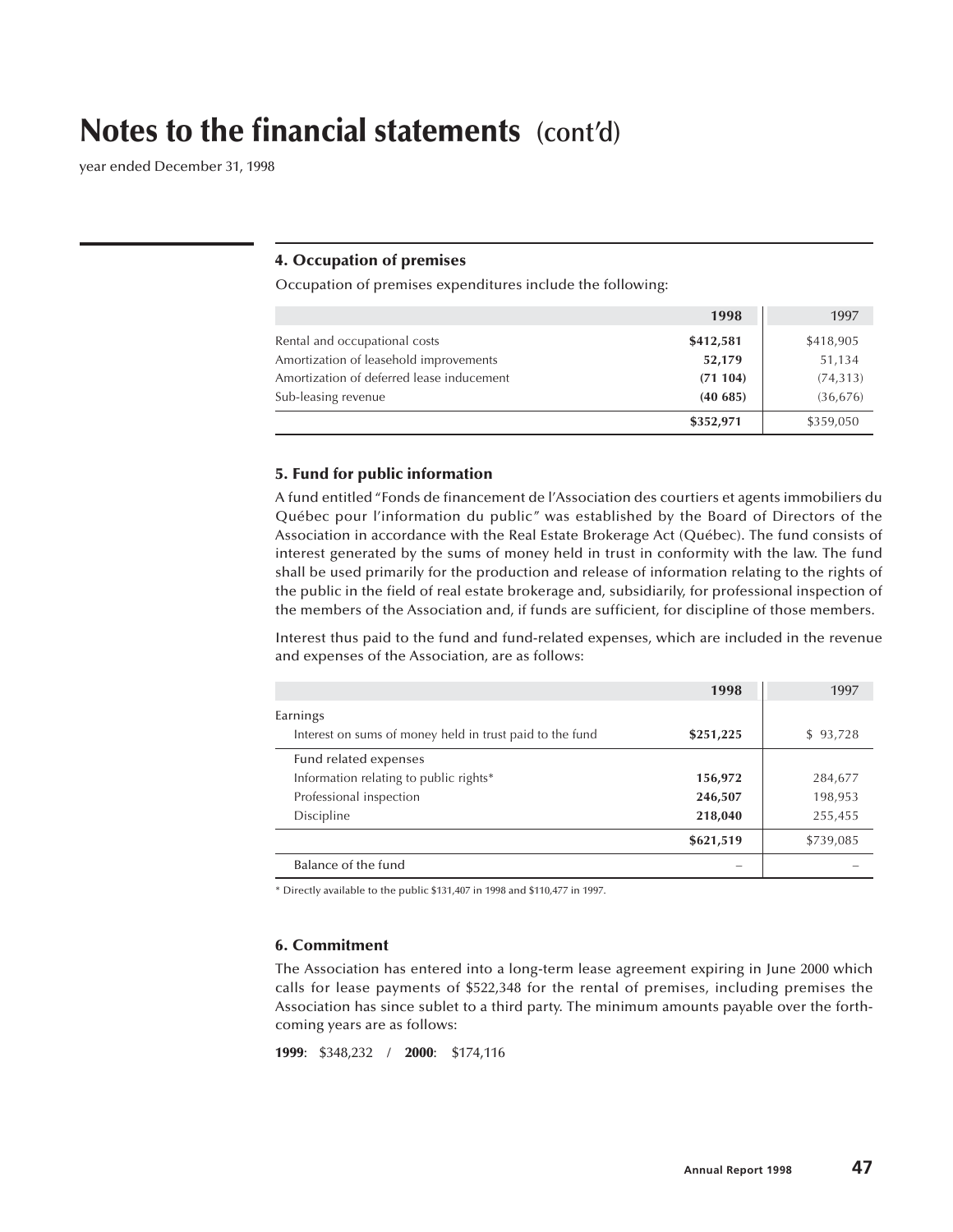## **Notes to the financial statements (cont'd)**

year ended December 31, 1998

#### **7. Uncertainty due to Year 2000 Issue**

The Year 2000 Issue arises because many computerized systems use two digits rather than four to identify a year. Date-sensitive systems may recognize the year 2000 as 1900 or some other date, resulting in errors when information using year 2000 dates is processed. In addition, similar problems may arise in some systems which use certain dates in 1999 to represent something other than a date. The effects of the Year 2000 Issue may be experienced before, on, or after January 1, 2000, and, if not addressed, the impact on operations and financial reporting may range from minor errors to significant systems failure which could affect an entity's ability to conduct normal business operations. It is not possible to be certain that all aspects of the Year 2000 Issue affecting the Association, including those related to the efforts of customers, suppliers, or other third parties, will be fully resolved.

#### **8. Statement of changes in financial position**

A statement of changes in financial position has not been presented as it would not provide any additional meaningful information.

## **9. Comparative figures**

Certain figures for 1997 have been reclassified in order to conform to the presentation adopted in the current year.